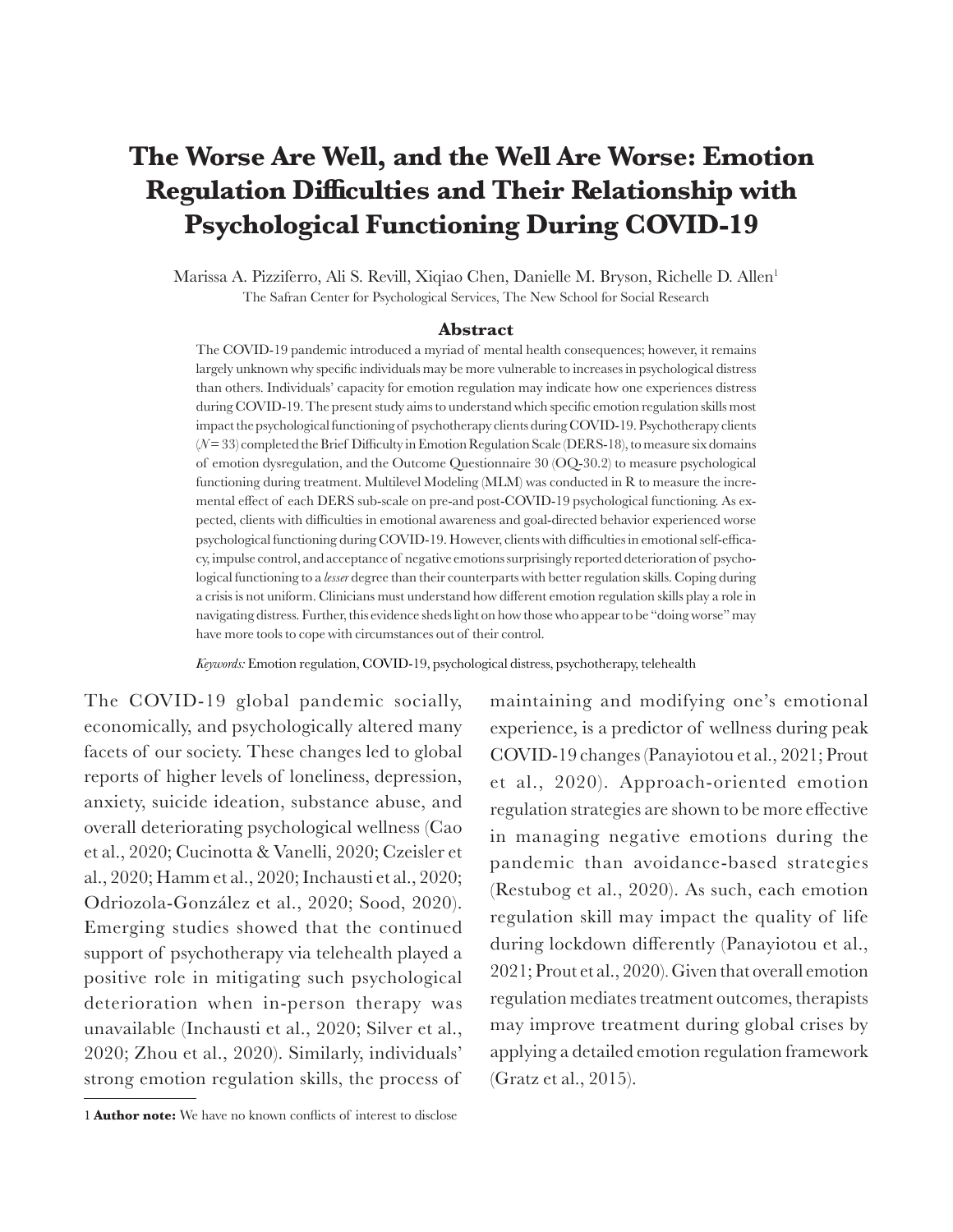Psychological functioning broadly refers to an individual's interpersonal functioning, quality of life, and symptom severity and can be measured at several stages of treatment to evaluate its effectiveness (Beckstead et al., 2003). The impact of global health crises on individuals' psychological functioning is articulated in the literature (Bults et al., 2011; Maunder et al., 2003; Shultz et al., 2016). However, existing studies neither address the impact of specific emotion regulation skills nor analyze a treatment-seeking population who transitioned to telehealth during COVID-19. The purpose of this study is to understand which specific emotion regulation difficulties most impact psychological functioning, specifically for psychotherapy clients who transitioned to telehealth during the COVID-19 lockdown.

### **Mental Health and COVID-19**

Adjusting to life during COVID-19 introduced uncertainty, medical risks, racial discrimination, personal losses, financial losses, and isolation–all of which undoubtedly contributed to widespread emotional distress and increased risk for psychopathology. Loneliness, domestic violence, substance abuse, depression, anxiety, and higher suicide risk increased during the first two years of the COVID-19 pandemic in several countries (Czeisler et al., 2020; Inchausti et al., 2020; Rambaran, 2020; Sood, 2020). This is apparent in the way individuals communicate to peers and family, too; overall, levels of communication about negative emotions increased, while positive emotions and life satisfaction decreased (Li et al., 2020, Wang et al., 2020). Further, those with psychiatric diagnoses may be emotionally impacted by COVID-19 to a greater extent than those without such conditions (Fernandez-Aranda et al., 2020; Yao et al., 2020). The broad range of individual outcomes points to the importance of

exploring new ways to understand and mitigate psychological distress.

### **Individual Responses to Distress**

Understanding how people cope during adverse experiences informs clinical work and may illuminate variations in psychopathology. The unprecedented nature of the COVID-19 pandemic unveiled a variety of individual coping strategies for managing anxiety around health and safety (Sood, 2020). However, research indicates that coping during a crisis is not uniform; individuals' health and lived experiences may inform their response. Observing how individuals manage during a disaster offers researchers an opportunity to understand how people may even thrive in adverse conditions. The effects of separation of families in London during World War II during the Blitz varied in different children; disparities in children's outcomes showed that some children were affected by the separation while others were not (Rao, 2020). There are implications that some people are predisposed to withstand the effects of a crisis while others may suffer.

While studies (Fullana et al., 2020; Tuason et al., 2021) include statistics on coping strategies and emotion regulation in normative populations, the current study focuses on emotion regulation in a clinical sample. For example, during the pandemic, older adults with pre-existing major depressive disorder (MDD) were coping better than expected, with no overall increase in clinical depression, anxiety, or suicidal thoughts (Hamm et al., 2020). These results indicate that not all individuals will suffer harmful effects while weathering a crisis. This is an important consideration when understanding that clinical interventions should consider variations in emotion regulation, particularly in a time of global turmoil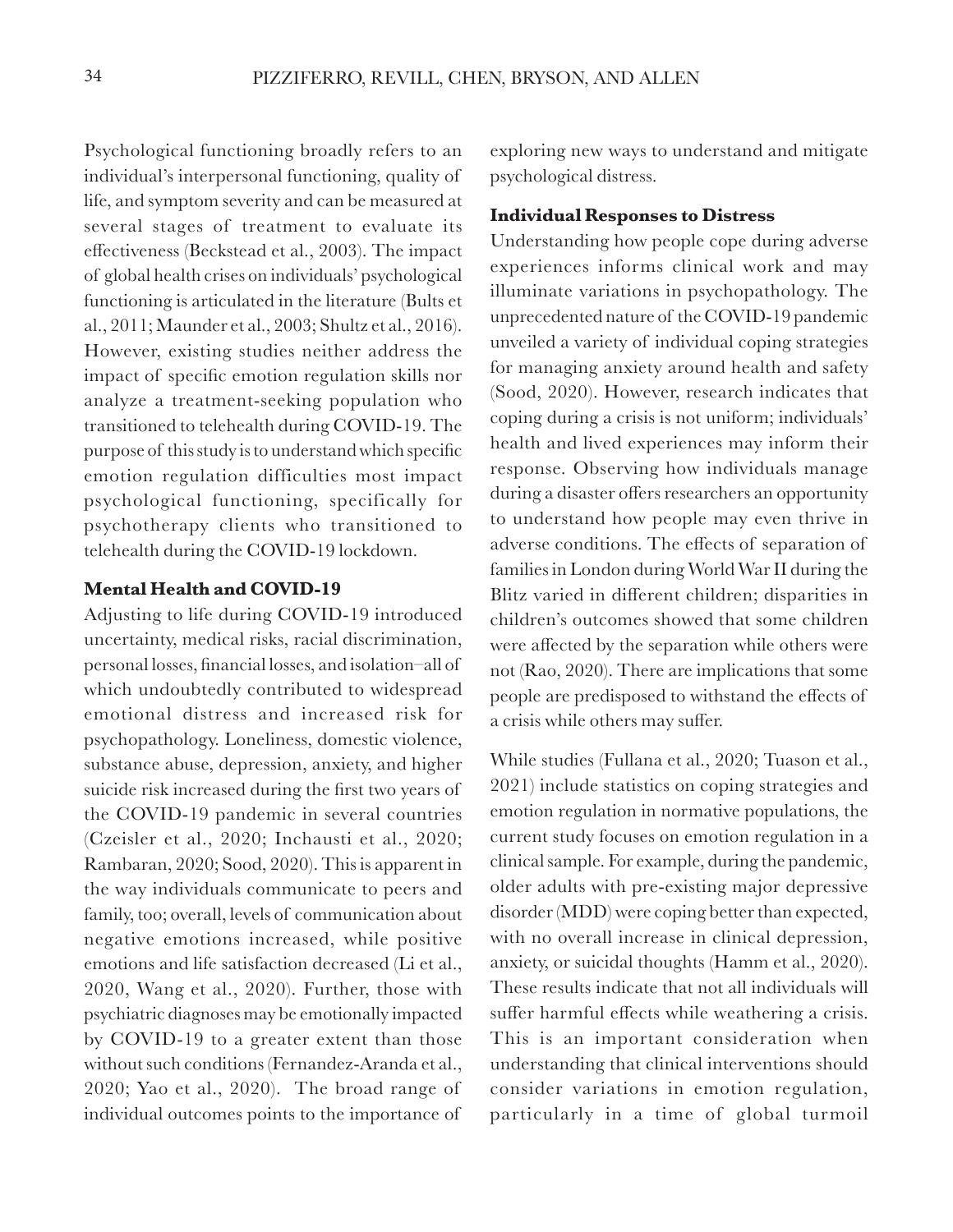and uncertainty.

#### **Mixed Impact of Telehealth**

The pandemic posed tremendous challenges to the mental health field with an abrupt shift to telehealth methods, forcing many therapists to adapt to a new modality of work to provide psychological relief to those in need (Bekes & Doorn, 2020; Miu et al., 2020; Silver et al., 2020). This introduced various challenges, including privacy and space concerns, technology issues, data security, and accessibility (Bierbooms et al., 2020; Jurcik et al., 2020).

Nonetheless, the field demonstrated flexibility, creativity, and responsiveness, presenting novel opportunities beyond in-person therapy, especially for clients who may find in-person therapy inhibiting or anxiety-provoking (Silver et al., 2020). Finally, some therapists report higher engagement and utility of psychotherapy during times of increased social isolation because of patients' desire to maintain a connection (Miu et al., 2020; Silver et al., 2020).

Given the importance of telehealth, mixed reports of effectiveness necessitate additional research to understand how psychotherapy clients are faring during COVID-19 and whether telehealth ameliorates psychological distress. Similar to responses in distress overall, there may be personal reasons that some adapt better to telehealth while others do not; these nuances must be examined. Emotion regulation and dysregulation and its relationship to psychotherapy treatment outcomes may predict a client's psychological functioning during COVID-19 and, inherently, their response to telehealth (Gross & Munoz, 1995; Gratz et al., 2015; Keltner & Kring, 1998).

#### **Emotion Regulation and Distress**

The constructs of emotion regulation and

dysregulation are increasingly used to explain many forms of psychological disorders and maladaptive behaviors (Gross & Munoz, 1995; Keltner & Kring, 1998). William James (1884) defines emotions as adaptive behavioral and physiological response tendencies that surface in evolutionarily significant situations. Emotion *regulation* describes the processes by which an individual influences which emotions they have, when they have them, and how they experience and express these emotions (Gross, 1998). Gross (1998) also takes a process model view of emotion regulation, indicating that emotion can be regulated at five points in one's emotional process: (a) selection of a situation, (b) modification of the situation, (c) deployment of attention, (d) change of cognitions, and (e) modulation of responses. Psychoanalytic frameworks (Freud, 1959) and stress and coping traditions (Selye, 1956) emphasize the urge to minimize anxiety and negative emotion, and thus both traditions inform contemporary theories of emotion regulation.

Despite its clinical significance, the field has not entirely reached a consensus on the best way to define and measure emotion dysregulation, and our understanding of it continues to evolve (Gratz et al., 2015). Historically, measures of emotion dysregulation focused exclusively on a single population (e.g., examining adolescents solely) or a single aspect of emotion dysregulation (Weinberg & Klonsky, 2009). Some definitions of emotion regulation focus on the control of emotions and expressions and the reduction of emotional arousal (Garner & Spears, 2000; Kopp, 1989), while others focus on the functional nature of emotions or lack thereof (Cole et al., 1994). To account for this, Gratz and Roemer (2004) developed and validated the first measure of *several* clinically relevant difficulties in emotion regulation, the Difficulties in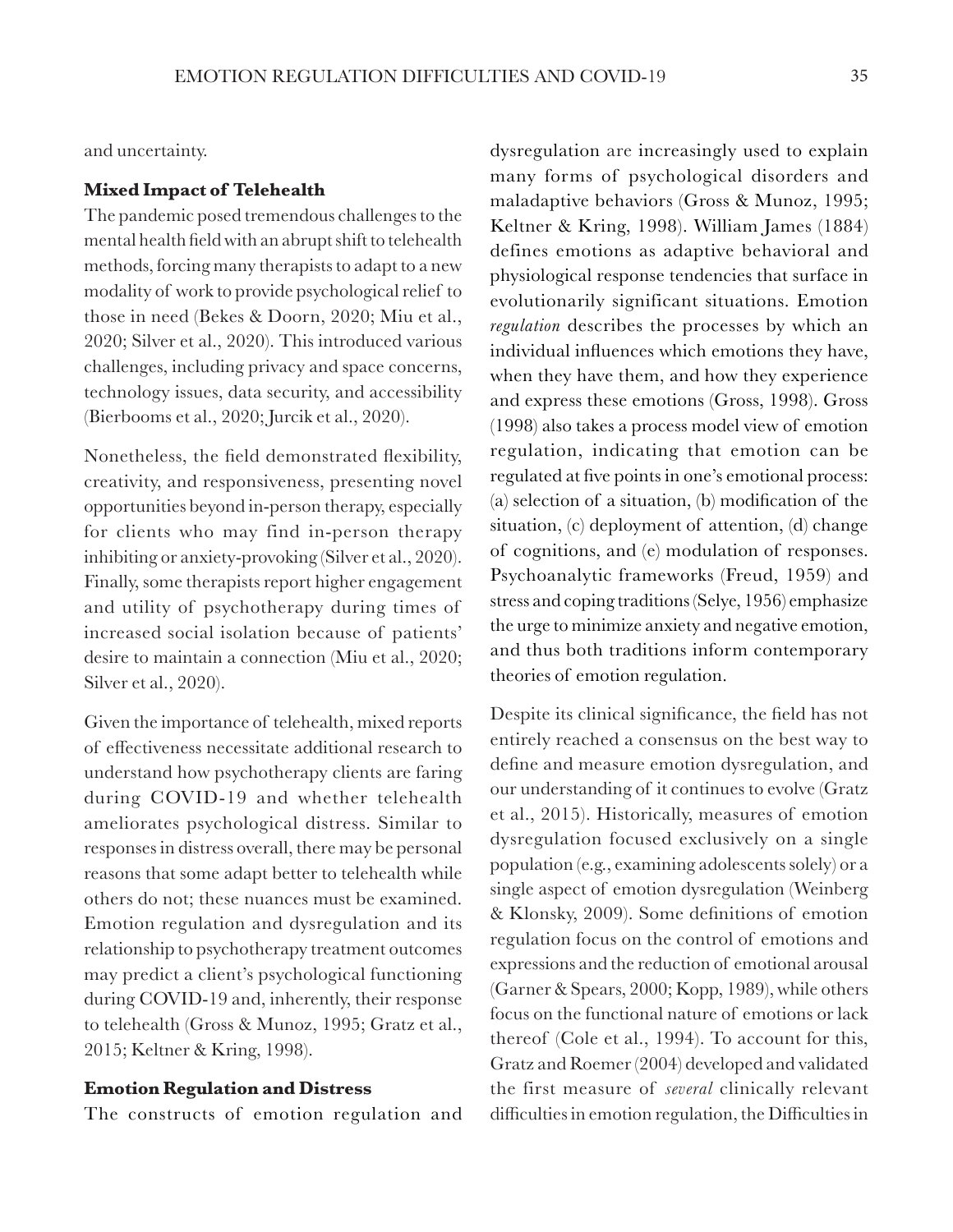Emotion Regulation Scale (DERS). DERS builds on theoretical work in emotion dysregulation in Borderline Personality Disorder (BPD; Linehan, 1993) and prior existing measures for emotion dysregulation such as the Negative Mood Regulation Scale (Catanzaro & Mearns, 1990). However, it also expands the phenomena, recognizing that emotion regulation extends beyond the minimization of negative emotion and includes aspects of awareness, acceptance, and goal-directed behavior capacity, for example (Gratz & Roemer, 2004). Since then, a shortened version of this scale (DERS-18) was created to improve its efficiency while still measuring the original six domains of emotion dysregulation (Victor & Klonsky, 2016). This measure was selected for use in the present study for its brevity, given that it was administered in conjunction with other measures at each clients' intake.

#### **Emotion Dysregulation and Psychotherapy**

Given that the ability to experience, label, and regulate emotions is crucial for psychological functioning (Kubzansky et al., 2011), emotion regulation is a key focus area during psychotherapy treatment and managing distress (Grecucci et al., 2017). As such, several emotion-focused approaches to psychotherapy emerged in recent years to treat a broad range of psychopathologies, including, but not limited to, Dialectical Behavior Therapy (DBT; Linehan, 1993), Emotion Regulation Therapy (ERT; Renna et al., 2017), Schema Therapy (Fassbinder et al., 2016), Skills Training in Affect and Interpersonal Regulation (STAIR), and Acceptance and Commitment Therapy (ACT; Gloster et al., 2020). Even treatments that do not specifically target emotion regulation may still positively impact emotion regulation (Gratz et al., 2015). Furthermore, improvements in emotion regulation skills and diminishing difficulties in

emotion regulation mediate symptom improvement in eating disorders, substance use disorders, BPD, deliberate self-harm, and depression (Gratz et al., 2015). However, little research connects intervention outcomes with changes in specific dimensions of emotion regulation (Gratz et al., 2015).

### **Emotion Dysregulation and COVID-19**

While the sweeping negative mental health consequences of COVID-19 are undisputed, our understanding of why psychological responses to COVID-19 are not uniform remains nascent. Many studies looked at the differences in responses between demographics, exploring dynamics between extroverts and introverts, males and females, and older and younger participants (Sonderskov et al., 2020). Studies also examine an individual's circumstances, revealing that those with a more significant duration of confinement, difficulty securing medical care, and greatest financial losses experienced the greatest psychological impact (Brooks et al., 2020; Pfefferbaum & North, 2020). However, few studies examine a skills-based model of conceptualizing the distress and the potential factors that protect against such despair.

An individual's emotional competence may predict distress levels during COVID-19 and shed light on opportunities for psychotherapy interventions (Park et al., 2021; Restubog et al., 2020). Velotti and colleagues (2020) found that emotion overall emotion dysregulation partially mediated the longitudinal relationship between loneliness and depression in response to COVID-19. This points to the therapeutic demand to support the regulation of negative emotional states and understand emotion regulation in a more nuanced way. Regarding specific emotion regulation skills and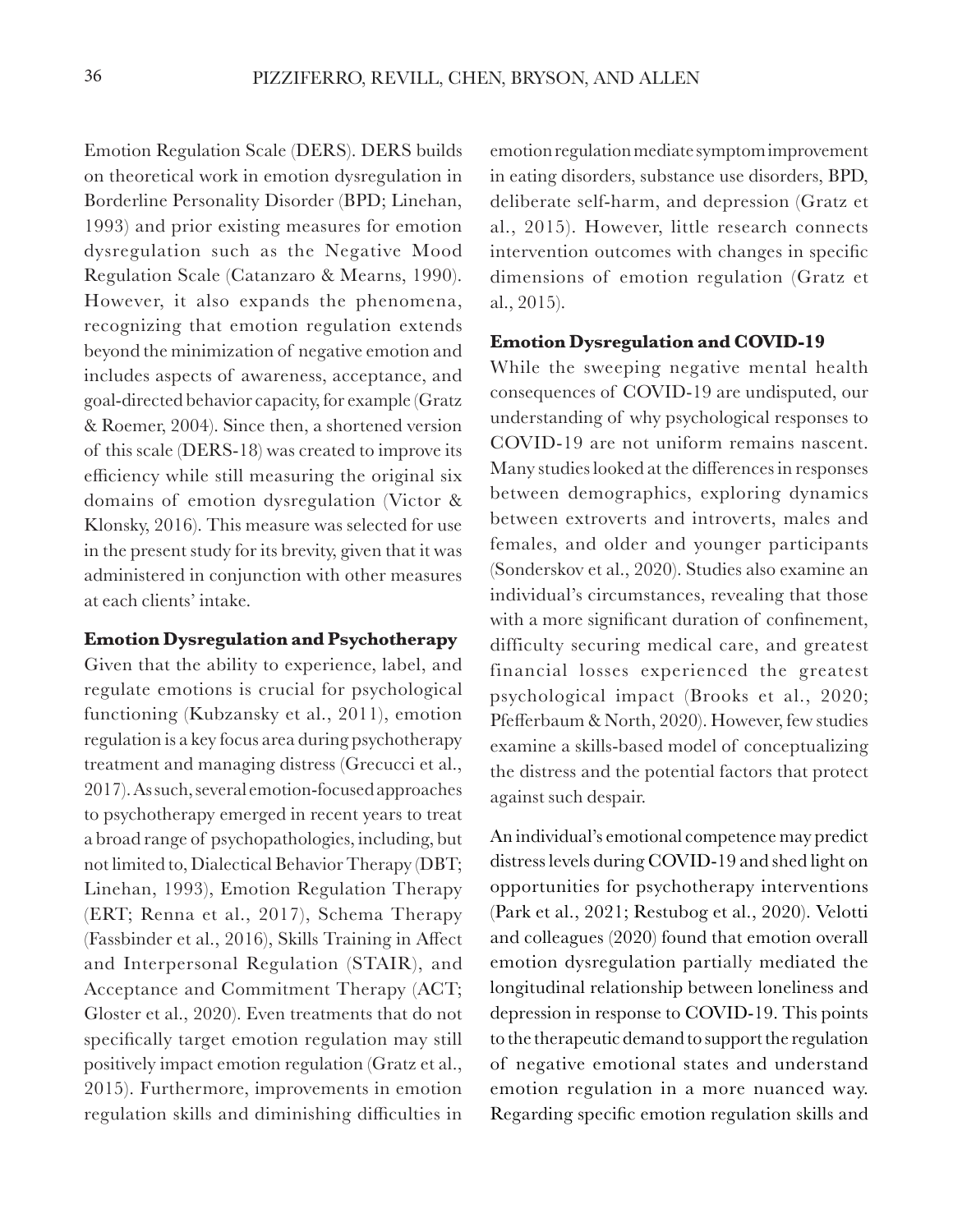positive life outcomes, one recent study on college students found that the ability to describe one's emotions and access emotion regulation strategies was the most significant predictor of quality of life maintenance during COVID-19 (Panayiotou et al., 2020). Paradoxically, the same study also found that difficulty identifying and describing emotions (alexithymia) was related to a better quality of life during COVID-19, likely because it may prevent complete encoding of the negative experience.

That said, there are several discrete domains of emotion regulation difficulties (e.g., low emotional awareness), and no known study to date addresses each of the specific domains of emotion dysregulation to understand the impact of COVID-19. Further, no study to date explores the relationship between emotion regulation and COVID-19 quality of life within a psychotherapy treatment-seeking population.

### **The Present Study**

The purpose of the present study is to examine which specific emotion regulation skills most impact the psychological functioning of psychotherapy clients during COVID-19. Psychological functioning and emotion dysregulation were measured at several psychotherapies stages at the Safran Center for Psychological Services at The New School. Each client in the present sample was classified as having as high or levels of each emotion regulation difficulty; there are a total of six. Using a multilevel linear model, psychological functioning was compared pre-and post-COVID-19 lockdown between the high and low groups.

The authors hypothesized that 1) psychological functioning will worsen to a significantly greater extent for clients with less overall emotion regulation difficulties than for those with more

emotion regulation difficulties, and 2) each individual emotion regulation will have a different impact on psychological functioning in response to the pandemic; difficulties in emotional awareness, goal-directed behaviors, and self-efficacy will be the most significant of psychological worsening. The implications of this study will illuminate ways that clinicians may hone into specific emotion regulation skills in helping clients navigate distress caused by global crisis and individual's situational traumas.

#### **Methods**

#### **Study Design**

An exploratory post-hoc analysis of psychotherapy clients was conducted using data collected from psychological intervention provided at The Safran Center for Psychological Services. The Safran Center offers low-fee brief psychotherapy intervention for various presenting problems using both psychodynamic and cognitive-behavioral approaches and a social justice framework. Therapists in the center are first-year clinical psychology doctoral students, and all services are provided in the context of clinical training. An exploratory posthoc analysis of psychotherapy clients was conducted using data collected from psychological intervention provided at The Safran Center for Psychological Services.

#### **Participants**

Participants ( $N = 33$ ; female = 22, male = 10, gender non-conforming = 1) include individuals who began seeking psychological treatment at The Safran Center for Psychological Services. Participants were recruited for psychological services via word of mouth and social media. Ages ranged from 20 to 48 ( $M = 30.2$ ,  $SD = 6.41$ ). 64% of the sample identified as Caucasian/White, 18% as Asian or Pacific Islander, and 6% as black or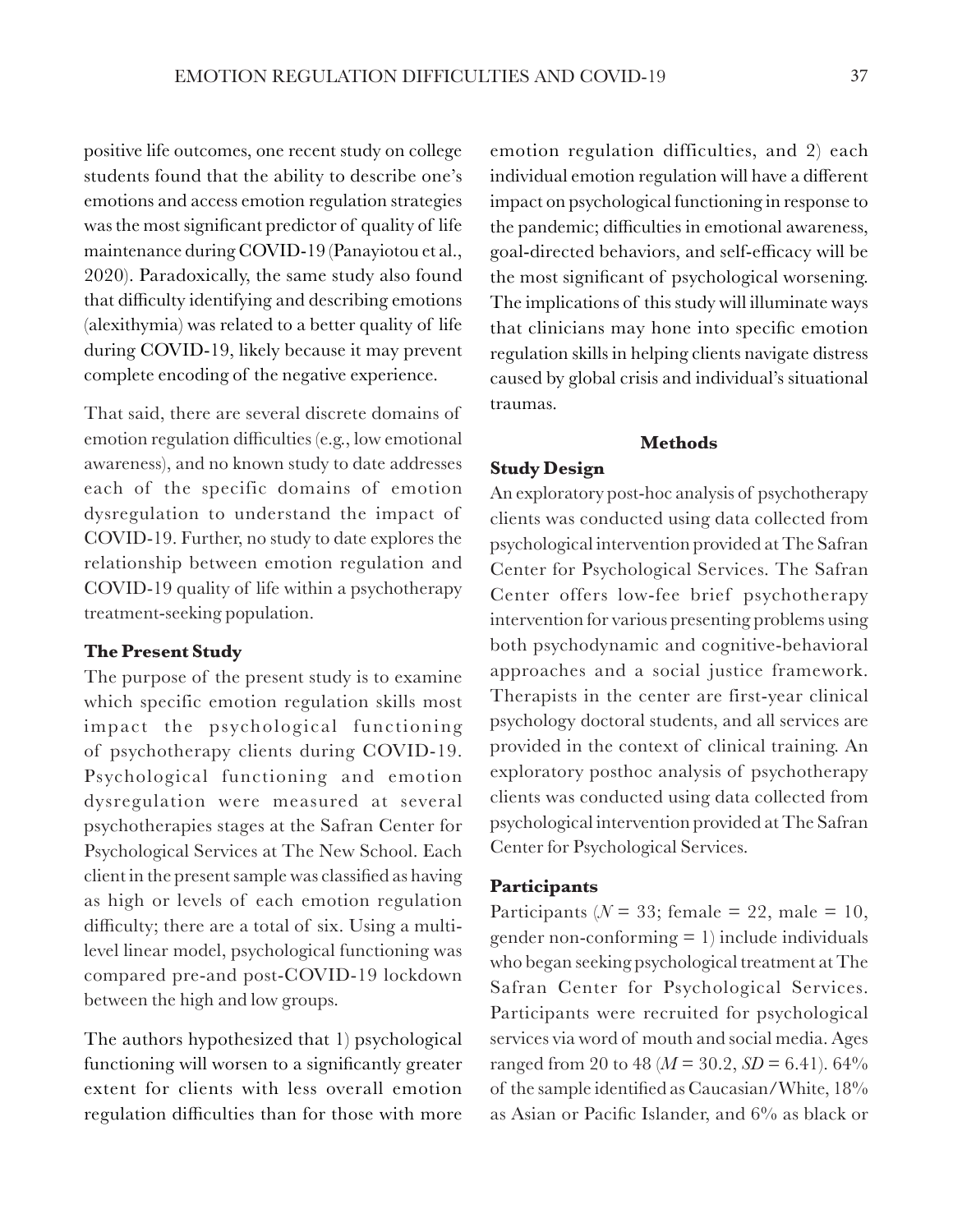African American; the remainder declined to identify their race and ethnicity. 66% of clients identified as straight/ heterosexual, 12% as bisexual, 12% as gay/homosexual, and 10% as generally queer. Additional demographic information of client and therapist is listed in Tables 1 and 2 in the Appendix.

### **Procedures**

Data was extracted from the Safran Center Data repository, where all clients obtained informed consent to participate in the data repository and approved research studies. All clients underwent a thorough intake process including the completion of a demographic form and multiple assessment measures, including the Brief Difficulties in Emotion Regulation Scale (DERS-18). Each client then filled out the Outcomes Questionnaire (OQ-30.2) online before therapy sessions to assess their psychological functioning level to generate a report for the clinician, providing information regarding their client's progress relative to previous sessions. After the March 2020 stay-at-home orders in New York, therapy sessions were transitioned to a HIPPA-compliant zoom online. Clients continued to fill out the OQ-30.2 questionnaire before virtual therapy sessions.

#### **Measures**

## *Brief Difficulty in Emotion Regulation Scale*

The (DERS-18; Victor & Klonsky, 2016), an 18 item self-report measure developed to facilitate understanding of how emotion dysregulation is associated with psychiatric symptoms, other emotion-related constructs, and treatment progress. This scale is a shortened modification of the original Difficulties with Emotion Regulation Scale (DERS; Gratz and Roemer, 2004). It consisted of 36 questions and was adapted to

increase its utility and reduce the participant burden. The DERS-18 demonstrates excellent reliability and validity despite half the questions and performs similarly to the original DERS measure. DERS also demonstrates validity across wide-ranging cultural contexts. The self-report questionnaire measures six emotion regulation difficulties: unwillingness to accept one's distress or negative emotional responses (Nonacceptance), difficulty engaging in goal-directed behavior and tasks when experiencing negative emotions (Goals), lack of control of one's behavior when experiencing negative emotions (Impulse), lack of awareness and acknowledgment of emotions (Awareness), limited access or awareness of strategies to help regulate emotions effectively (Strategies), and difficulty knowing and labeling what emotions are being experienced (Clarity).

## *Outcome Questionnaire 30.2*

**(**OQ-30.2; Ellsworth et al., 2006)**,** a shortened version of the OQ-45.2 (Outcome Questionnaire; Lambert et al., 2004), which is widely used to measure patient progress during therapy interventions and is designed to be repeatedly administered during treatment and termination. Patient progress is measured within three core components of the patient's life: 1) subjective discomfort (intrapsychic functioning), 2) interpersonal relationships, and 3) social role performance. Each of these areas of functioning is measured along a continuum and captures how the patient feels inside, how well they get along with significant others, and how they manage important life tasks (e.g., work, school). Each item is scored on a five-point scale (0 to 4), with the total score yielding a range of possible scores of 0 to 120; changes in scores more significant than ten are estimated to be reliable. High scores are indicative of high symptom severity. The OQ-30.2 is,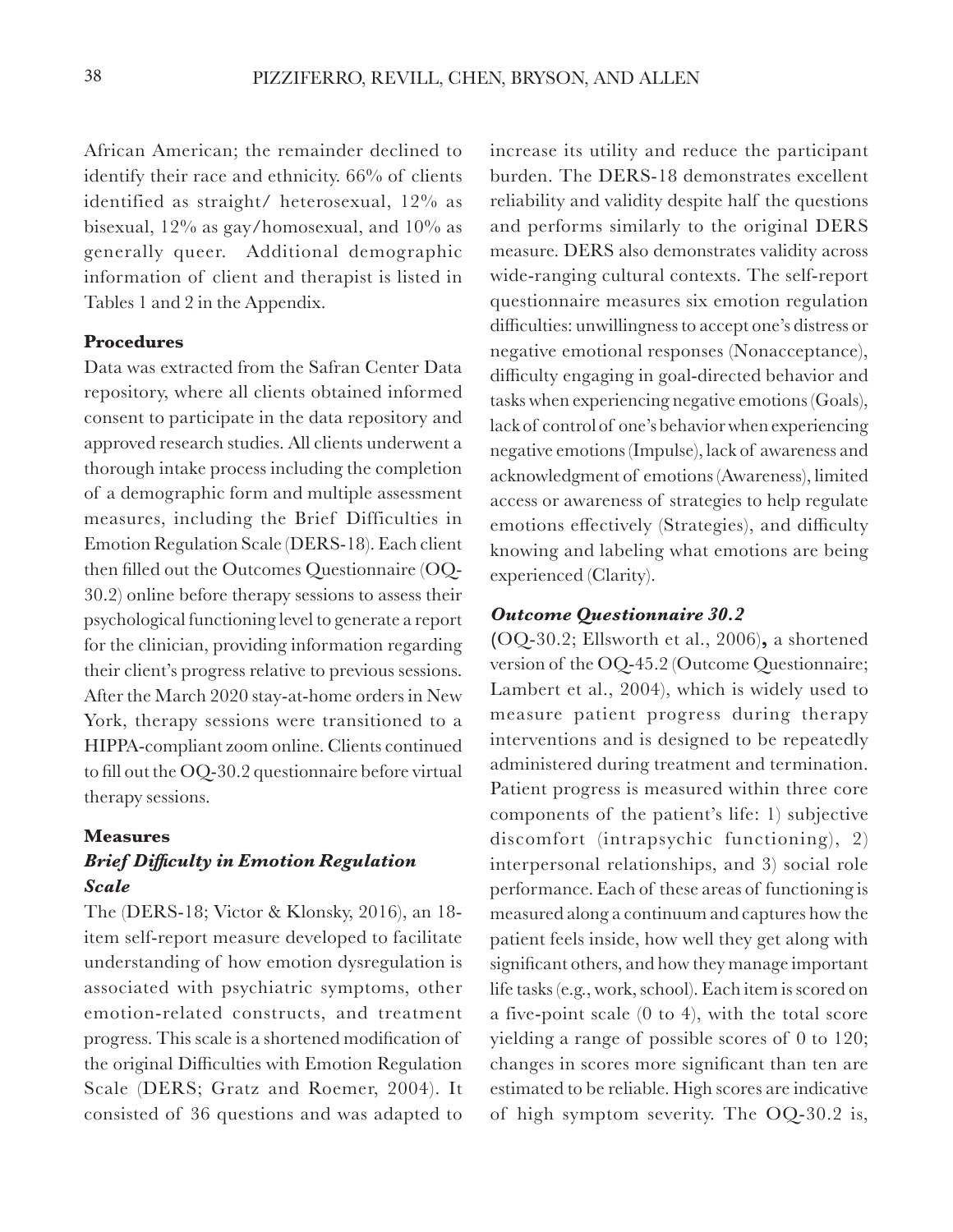however, not intended for patient diagnoses. The shortened version is sensitive to change over short periods and is designed to be brief while simultaneously maintaining high levels of reliability and validity. The results of the OQ-30.2 are used to measure patient functioning against their baseline functioning, as well as general population functioning.

### **Analysis Plan**

Multilevel modeling (MLM) was conducted in R (base; version 4.02) using the "lme4" package (Bates et al., 2015) as the data had a clear hierarchical structure (Tabachnick & Fidell, 2013). The "lmerTest" package (Kuznetsova et al., 2017) was used to calculate confidence intervals and significance values via Satterthwaite's method (Giesbrech & Burns, 1985). Two-level linear mixedeffects models were built with assessment timepoints (Session; Level 1[*ij*]), nested within participants (Level 2 [*i*]). Restricted maximum likelihood (REML) estimation was used over complete information maximum likelihood (FIML) estimation as the number of Level 2 clusters was

- $H_{1}$ : :  $OQ \sim \text{Total}_{j} + \text{Session}_{ij} + Cl9_{ij} + \text{Total}.Cl9_{ij}$
- $H_{0}$ : : OQ ~ Awareness<sub>j</sub> + Session<sub>ij</sub> + C19<sub>ij</sub> + Awareness.C19<sub>ij</sub>
- $H_{\circ}$ : :  $OQ \sim \text{Clarity}_{j} + \text{Session}_{ij} + C19_{ij} + \text{Clarity}.C19_{ij}$
- $H_i$ : :  $OQ \sim \text{Goals}_{j} + \text{Session}_{ij} + Cl9_{ij} + \text{Goals.C19}_{ij}$
- $H_{\varepsilon}$ : :  $OQ \sim \text{Impulse}_{j} + \text{Session}_{ij} + Cl9_{ij} + \text{Impulse}.Cl9_{ij}$
- $H_c$ : :  $OQ \sim \text{Non-acceptance}_j + \text{Session}_{ij} + Cl9_{ij} + \text{Non-acceptance}. Cl9_{ij}$
- $H_{\pi}$ : :  $OQ \sim \text{Strategies}_j + \text{Session}_{ij} + Cl9_{ij} + \text{Strategies}.Cl9_{ij}$

relatively small such that FIML estimations would be more susceptible to error bias (Hox & McNeish, 2020). Participants were not nested within therapist as cluster sizes were too small (one to two patients assigned to each therapist). Seven models were built to test each hypothesis. Session (coded 0 to 33) and pre-/post-Covid-19 (C19; coded as -0.5 and 0.5, respectively) were included in the model as Level 1 predictors, while subscale scores (grand mean-centered) were included as a Level 2 predictor. A cross-level interaction between C19 and subscale score was also included in each model. Additional Level 2 predictors (e.g., age, gender, or therapist) could not be included in the models due to a lack of statistical power resulting from a small sample size. The analysis is focused on the difference in psychological functioning changes (OQ-30.2) between the two high and low groups, not the extent of the change for any given individual. Model assumptions and the influence of outliers were assessed by examining plots of residuals at each level. The models were specified as follows: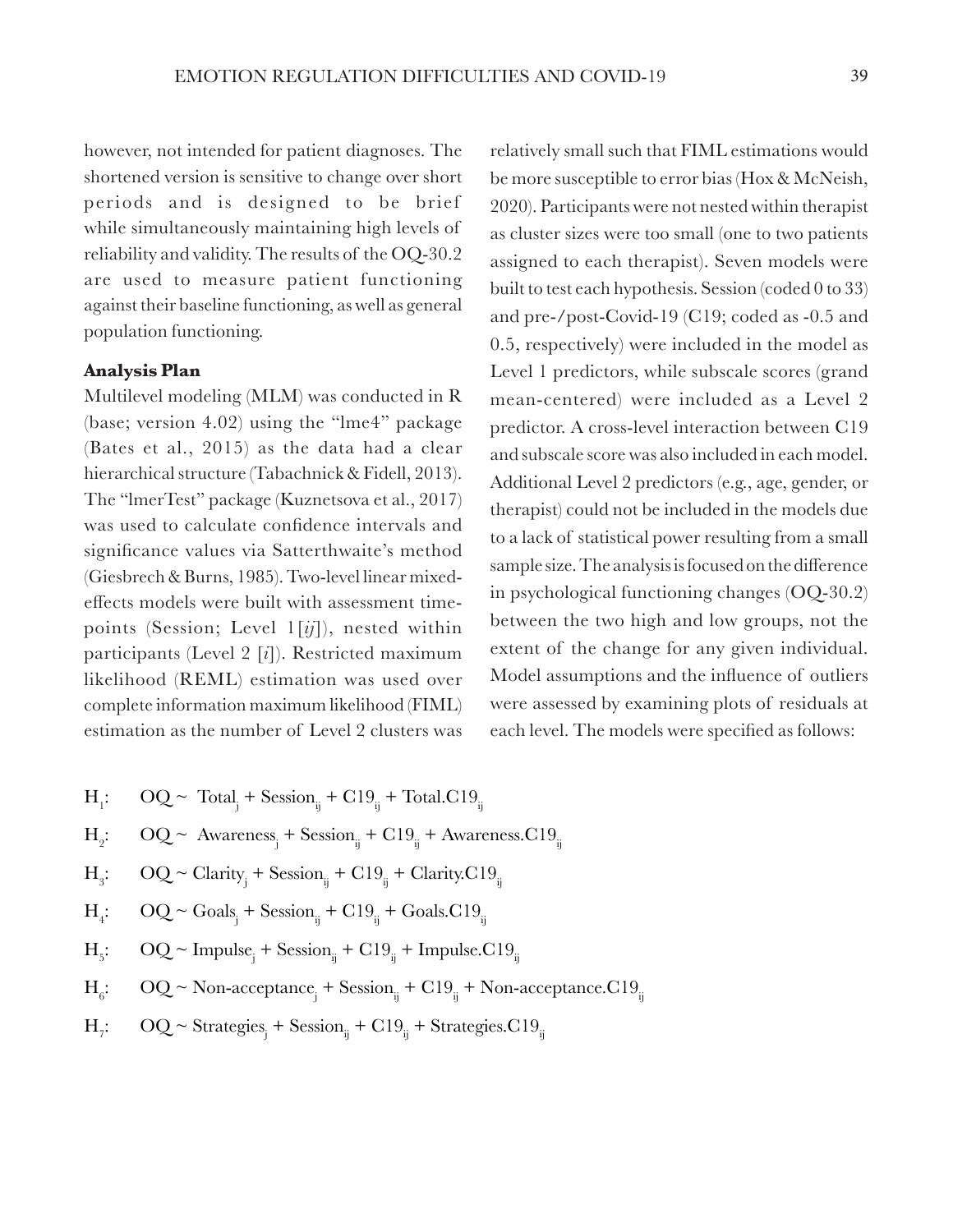Significant interactions were probed using simple slopes analyses (Preacher, Curran, & Bauer, 2006), with high and low DERS total and subscale values being specified at one standard deviation above and below the mean.

#### **Results**

## **Missing Data Analysis**

Little's Missing Completely at Random (Little, 1988) test was conducted on all outcome and covariate variables and found to be non-significant, indicating the data were missing completely at random,  $\chi^2(1370, \mathcal{N}=33) = 493.172, \rho = 1.000$ .

#### **Main Analyses**

Descriptive statistics for each DERS subscale are set out in Table 3. The results of each model are set out in Table 4. There was a significant effect of session (*b* range = -0.43 to -0.45, *p* < .001) and C19  $(b \text{ range} = 4.74 \text{ to } 5.34, p \le .001)$  in each model, indicating that the severity of patients' psychological symptoms generally reduced as treatment progressed, but that patients' progress diminished after C19 began (see Figure 1). The effect of C19 on symptom severity varied depending on patients' total difficulties regulating emotion. However, contrary to hypotheses, simple slopes analysis revealed that symptom severity for patients with less difficulties in emotion regulation increased following C19,  $b = 7.15$ ,  $SE = 1.46$ ,  $p < .001$ , while patients who had more significant difficulties in emotion regulation were not significantly affected by C19,  $b = 3.00$ ,  $SE = 1.60$ ,  $p = .060$  (see Figure 2).

In terms of the individual DERS subscales, the extent of the effect of C19 on symptom severity did not depend on patients' 'clarity' in identifying emotions (see Figure 3) but did depend on the other five DERS subscales (awareness, goals, strategies, non-acceptance, and impulse). As expected, patients with lower levels of emotional awareness

experienced an increase in symptom severity  $b =$ 6.86,  $SE = 1.37$ ,  $p < .001$ , on average, when compared to those with higher levels  $b = 3.81$ , *SE*  $= 1.26$ ,  $p = .002$ ; see Figure 4. The OQ scores of patients with high emotional awareness increased by almost 4 points after C19, while patients low in emotional awareness increased by almost 7 points. Also as expected, symptom severity for patients who engaged in less goal-directed behavior increased following C19,  $b = 6.99$ ,  $SE = 1.35$ ,  $p =$ < .001, to a greater extent than for patients reporting greater engagement in goal-directed behaviors,  $b = 3.16$ ,  $SE = 1.36$ ,  $p = .020$  (see Figure 5).

In contrast, clients who reported less control over their behaviors actually experienced a lower magnitude of symptom worsening,  $b = 3.03$ ,  $SE =$ 1.37,  $p = .027$ ), than clients who reported greater control over their behavior,  $b = 7.12$ ,  $SE = 1.39$ ,  $p$ < .001 (see Figure 6). Also contrary to predictions, patients who were less accepting of negative emotional experiences did not experience a significant worsening in symptom severity after C19,  $b = 2.75$ ,  $SE = 1.43$ ,  $p = .055$ , while patients reporting a greater willingness to accept negative emotions experienced a significant worsening of symptom severity after C19,  $b = 6.99$ ,  $SE = 1.31$ ,  $p$ < .001 (see Figure 7). Also unexpectedly, patients reporting lower use of strategies to regulate emotions did not experience a significant worsening in symptom severity after C19,  $b = 0.89$ ,  $SE = 1.59$ ,  $p = .576$ , while patients with greater use of emotion regulation strategies experienced a significant worsening of symptom severity after C19,  $b = 8.59$ , *SE* = 1.40,  $p < .001$  (see Figure 8).

#### **Discussion**

The present research study explores an important gap in the literature on specific emotion regulation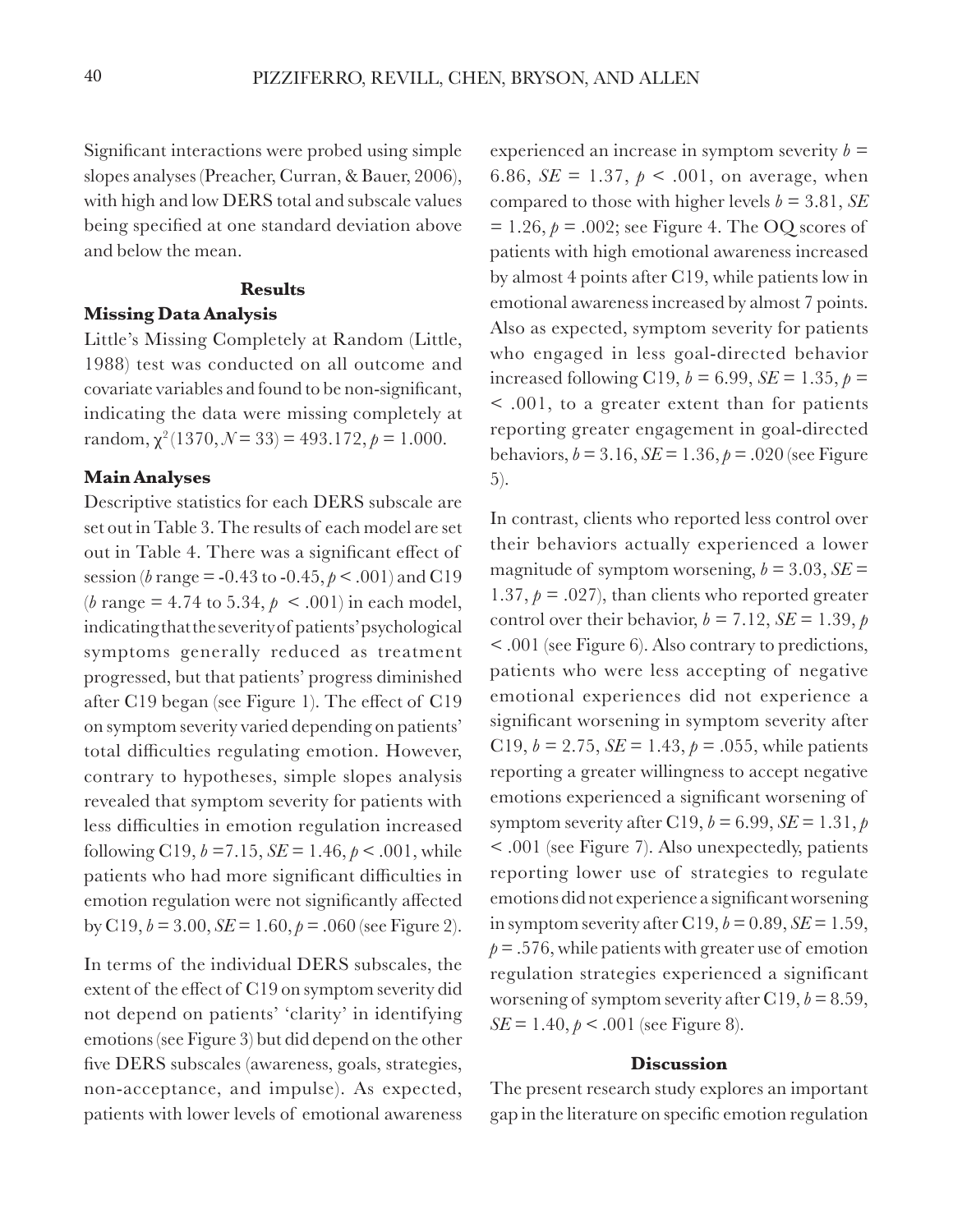difficulties and how they relate to psychological distress during a global crisis. While the focus of the present paper is COVID-19, future iterations of this work may explore other external problems, including political or economic historical markers. Overall, our preliminary results indicate that COVID-19 had a more significant adverse effect on our sample of patients who generally have *fewer* emotion regulation difficulties. While patients with less emotion dysregulation experienced symptom deterioration equivalent to a 7-point increase in OQ-30.2 score, patients with more dysregulation did not appear to worsen in symptom severity as a result of COVID-19 significantly.

The individual aspects of emotion regulation did not have a uniform or predictable impact on the effect of COVID-19. Results for two of the six emotion regulation domains (goals, awareness) aligned with the authors' hypothesis about awareness and goal-directed behavior protecting against the adverse impact of COVID-19. However, contrary to predictions, four of the six emotion regulation domains (impulse, strategies, non-acceptance, and clarity) align with the earlier finding that more significant emotion regulation difficulties don't necessarily lead to greater distress during COVID-19. For example, patients reporting higher levels of self-efficacy experienced a worsening in their symptom severity, increasing in OQ-30.2 scores by over 8.5 points on average as a result of COVID-19; patients with low self-efficacy did not experience a worsening of symptoms as a result of COVID-19. This specific emotion regulation skill demonstrated the most significant difference between low and high emotion regulation difficulty groups. This may illuminate how higher functioning individuals may experience more substantial disruption by a global health crisis, mainly because it is out of their control. Also,

contrary to predictions, patients who were more willing to accept their emotional responses experienced a more significant increase in distress following COVID-19 than patients who were not accepting of their negative emotions. This finding, in particular, aligns with the literature on avoidance strategies protecting one's psychological well-being during times of crisis (Restubog et al., 2020). Finally, patients reporting lower levels of impulsivity experienced a worsening of symptom severity because of COVID-19, more than double that of patients with high levels of impulsivity. Perhaps those who exhibit greater urges to control their behaviors and environments are bound to experience more significant distress under largely uncontrollable circumstances.

So why did some unexpectedly seem to cope better than others, and how do we make sense of this phenomenon? Lei and colleagues (2014) demonstrated that individuals with major depressive disorder (MDD) and overall greater maladaptive emotion regulation skills indicate one strategy more effectively than healthy controls: *acceptance*. During a crisis, pre-existing conditions such as anxiety and depression may fortify a portion of the population by "normalizing" what they experience daily. While in other realms, individuals who experience a sense (or illusion) of control and order find their world distorted and disorganized and struggle to cope with the rapid change.

It, therefore, cannot be assumed that an affected population will exhibit maladaptive behaviors during a catastrophe. A study conducted shortly after the September 11 terrorist attacks captured not only the pervasive depression that ensued, but also the emergence of positive emotions such as gratitude, interest, and love (Fredrickson et al., 2003). Positive emotions were also associated with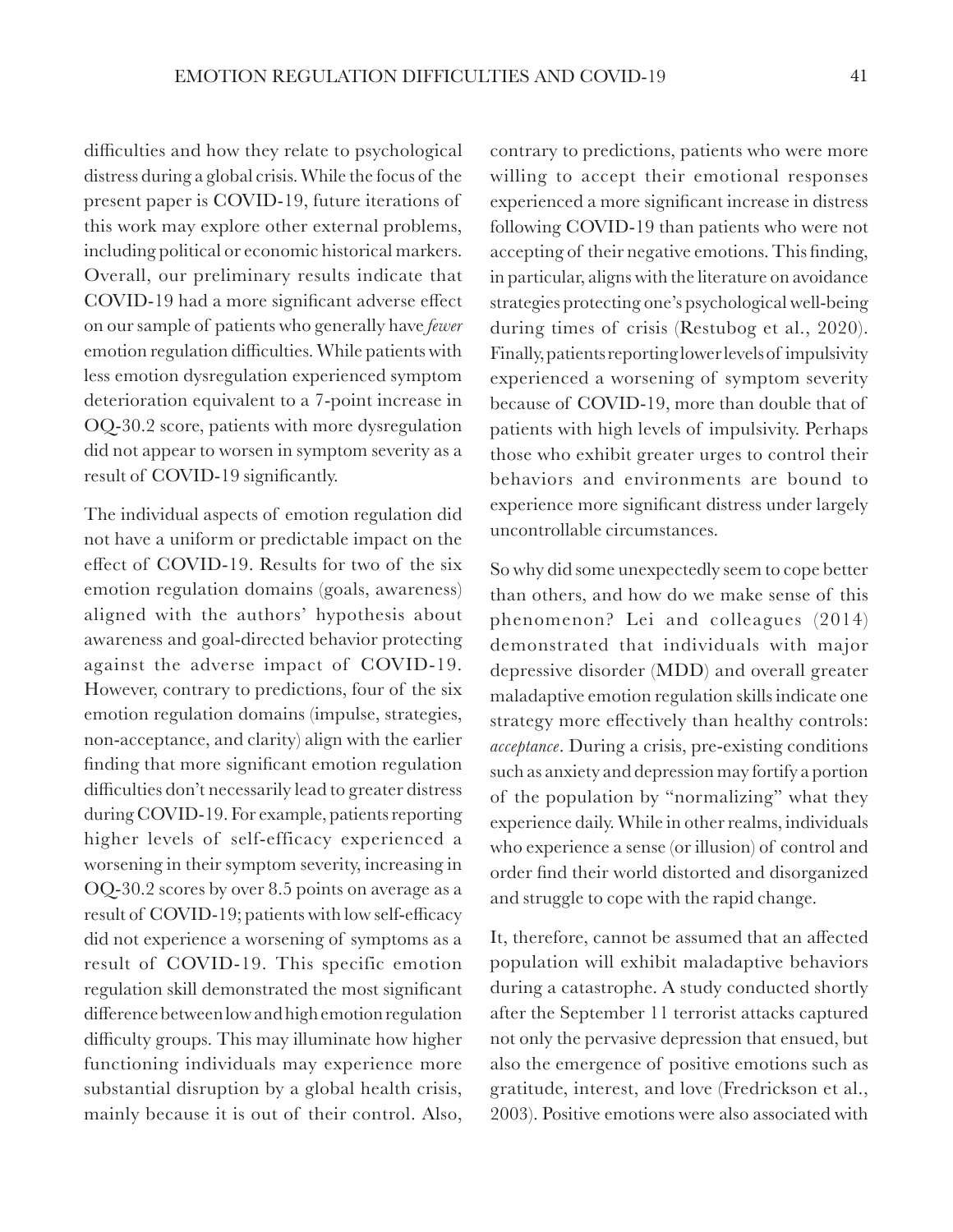resilience in those who thrived after such a tragic event. Individuals may experience gratitude in simple pleasures that may otherwise be taken for granted to regulate affect.

Emotional *flexibility* may become more critical in coping with uncertainty than simply a lack of emotion regulation *difficulty.* Psychological flexibility refers to a person's ability to consciously engage in the present moment and the capacity to adapt or adhere to behavior that promotes chosen values (Bond et al., 2006). Acceptance and Commitment Therapy (ACT) is an evidence-based intervention that incorporates acceptance strategies to increase psychological flexibility. Rather than avoid circumstances that lead to discomfort and potentially exacerbate symptoms of psychopathology, the ACT approach proposes that psychological health involves accepting both positive and negative emotions instead of working against negative experiences, which may lead to maladaptive behavior and worsening symptoms (Blackledge & Hayes, 2001). While we realize that incorporating negative emotions may be difficult for some, ACT is a process that may help an individual accept that adversity is a facet of lived experience and facing distress, rather than avoiding it, may lead to increased mental and physical health. This provides vast new territory for exploration for many clinicians working with patients struggling during COVID-19.

The timing of the study and switch from in-person psychotherapy to telehealth similarly required many clients (and therapists) flexibility. It's possible that this transition exacerbated existing pandemicrelated anxieties for those unable to demonstrate such flexibility and provided ease for others. While the shift was beneficial by providing uninterrupted support, many clients still do not prefer telehealth.

Qualitative inquiry is required to examine the subjective experience of the transition to telehealth. A recent qualitative study showed that only 3 of 20 participants would elect to receive telehealth for psychological services in the future (Venville et al., 2021). Additionally, each therapist may have navigated this transition differently, further impacting the present study results for each client. Further analysis may examine additional details around the transition to telehealth, including treatment modality, level of client engagement, and therapeutic alliance throughout the peak of the crisis.

## **Limitations and Future Research**

While this study explored the emotion sub-skills and their relationship to distress during COVID-19, future research must address the adversity faced by psychotherapy clients in the context of other crises and global issues. Future research may also further explore sub-samples of psychotherapy clients. Importantly, this study examined a small sample of clients and would benefit from a larger, more diverse sample with more males and individuals of an ethnic and sexual minority. A more significant number of participants would also enable future studies to control for demographic covariates (e.g., age and gender) and whether participants had a diagnosable mental health disorder. The *post hoc* exploratory design of the present study prevented the collection and analysis of data relating to other potential mediators or moderators of the effect of COVID-19 on patient symptom progression. These modifications would allow the current findings to translate across more demographically balanced groups and periods.

Separately, given that much of the findings tie back to a theme of control, future researchers have much opportunity to explore this concept further using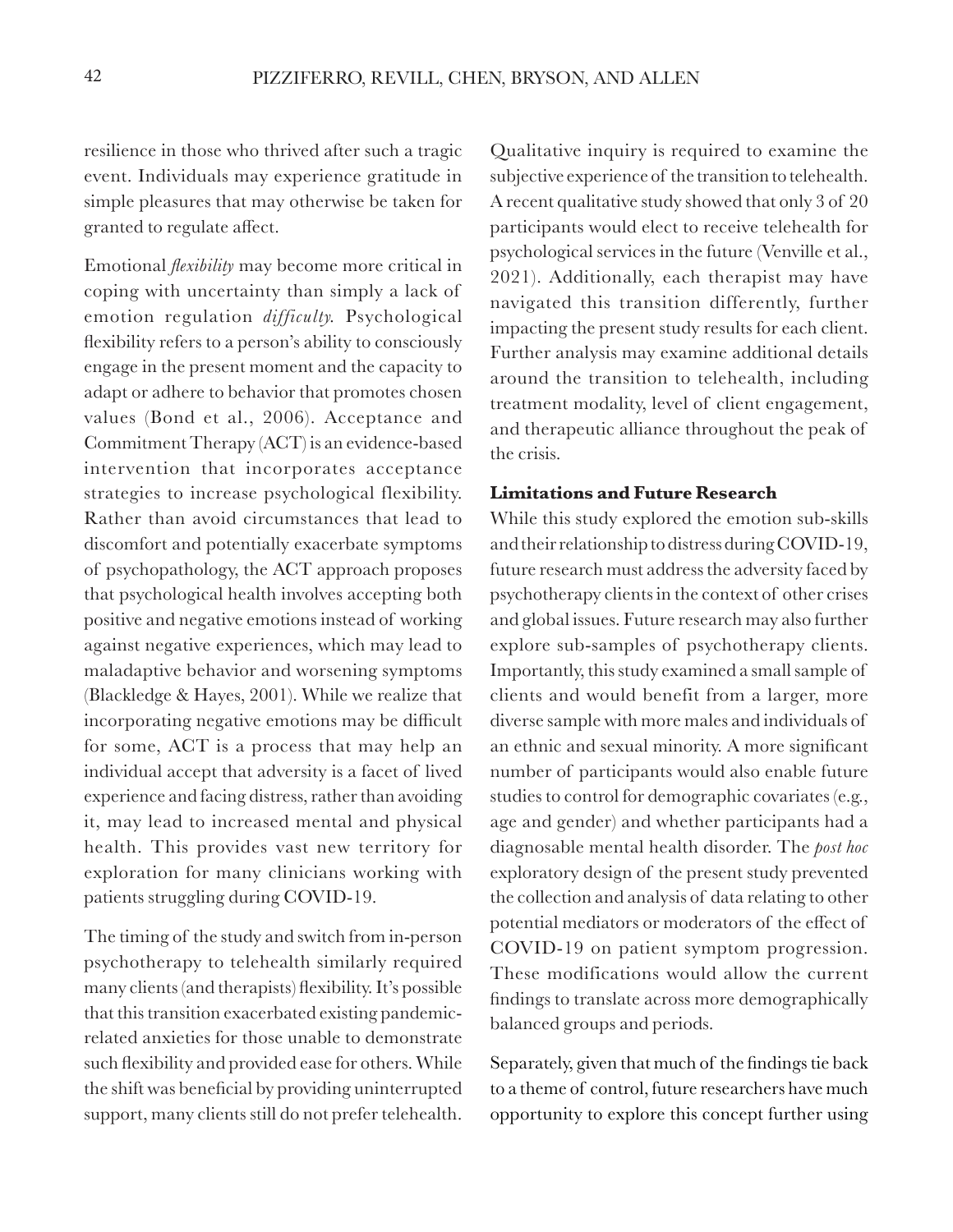instruments and measures that capture the degree to which the illusion of control indeed plays a role in psychological functioning during the crisis. Further, developing a detailed understanding of individual disorders in which emotion regulation is particularly impacted may also fruit future findings. Additionally, comparing the client population by type of psychotherapy (e.g., psychodynamic, CBT, etc.) may be insightful to assess the effectiveness of such therapies on emotion regulation and psychological functioning.

#### **References**

- Bates, D., Mächler, M., Bolker, B., & Walker, S. (2015). Fitting Linear Mixed-Effects Models Using lme4. *Journal of Statistical Software*, *67*(1), 1–48. https://doi.org/10.18637/jss. v067.i01
- Beckstead, D. J., Hatch, A. L., Lambert, M. J., Eggett, D. L., Goates, M. K., & Vermeersch, D. A. (2003). Clinical significance of the Outcome Questionnaire (OQ-45.2*). The Behavior Analyst Today, 4(1), 86.*
- Békés, V., & Aafjes-van Doorn, K. (2020). Psychotherapists' attitudes toward online therapy during the COVID-19 pandemic. *Journal of Psychotherapy Integration*, 30(2), 238. https://doi.org/10.1037/int0000214
- Bierbooms, J. J., van Haaren, M., IJsselsteijn, W. A., de Kort, Y. A., Feijt, M., & Bongers, I. M. (2020). Integration of online treatment into the "new normal" in mental health care in post–COVID-19 times: Exploratory qualitative study*. JMIR Formative research*, 4(10), e21344. https://doi.org/10.2196/21344
- Bond, F. W., Hayes, S. C., & Barnes-Holmes, D. (2006). Psychological flexibility, ACT, and organizational behavior. Journal of Organizational Behavior Management, 26(1- 2), 25-54.

Brooks, S. K., Webster, R. K., Smith, L. E.,

- Woodland, L., Wessely, S., Greenberg, N., & Rubin, G. J. (2020). The psychological impact of quarantine and how to reduce it: rapid review of the evidence. *The lancet*, 395(10227), 912-920. https://doi.org/10.1016/S0140-6736(20)30460-8
- Bults, M., Beaujean, D. J., de Zwart, O., Kok, G., van Empelen, P., van Steenbergen, J. E., ... & Voeten, H. A. (2011). Perceived risk, anxiety, and behavioural responses of the general public during the early phase of the Influenza A (H1N1) pandemic in the Netherlands: results of three consecutive online surveys. *BMC public health*, 11(1), 1-13.
- Cao, W., Fang, Z., Hou, G., Han, M., Xu, X., Dong, J., & Zheng, J. (2020). The psychological impact of the COVID-19 epidemic on college students in China. *Psychiatry research*, 287,

112934. https://doi.org/ 10.1016/j.psychres.2020.112934 Catanzaro, S. J., & Mearns, J. (1990). Measuring

- generalized expectancies for negative mood regulation: Initial scale development and implications. *Journal of Personality Assessment,* 54, 546–563.
- Cavicchioli, M., Movalli, M., Ramella, P., Vassena,
- G., Prudenziati, F., & Maffei, C. (2020). Feasibility of dialectical behavior therapy skills training as an outpatient program in treating alcohol use disorder: The role of difficulties with emotion regulation and experiential avoidance. *Addiction Research & Theory*, 28(2), 103-115.
- Cole, P. M., Michel, M. K., & Teti, L. O. D. (1994). The development of emotion regulation and dysregulation: A clinical perspective. *Monographs of the society for research in child development*, 59(2-3), 73-102. https://doi. org/10.1111/j.1540-5834.1994.tb01278.x
- Czeisler, M. É., Lane, R. I., Petrosky, E., Wiley, J. F., Christensen, A., Njai, R., Rajaratnam, S.M. (2020). Mental health, substance use, and suicidal ideation during the COVID-19 pandemic—United States, June 24–30, 2020. *Morbidity and Mortality Weekly Report,* 69(32), 1049. https://doi.org/ 10.1016/j. jpsychires.2021.05.080
- Fernández-Aranda, F., Casas, M., Claes, L., Bryan, D. C., Favaro, A., Granero, R., ... & Treasure, J. (2020). COVID-19 and implications for eating disorders. *European Eating Disorders Review*, 28(3), 239. https://doi.org/ 10.1002/erv.2738
- Freud, S. (1959). Inhibitions, symptoms, anxiety (J. Strachey, Ed., & A. Strachey, Trans).*Norton.* (Original work published 1926).
- Fullana, M. A., Hidalgo-Mazzei, D., Vieta, E., & Radua, J. (2020). Coping behaviors associated with decreased anxiety and depressive symptoms during the COVID-19 pandemic and lockdown. *Journal of affective disorders*, 275, 80–81. https://doi.org/10.1016/j.jad.2020.06.027
- Garner, P. W., & Spears, F. M. (2000). Emotion regulation in low‐income preschoolers. *Social Development*, 9(2), 246-264. https://doi.org/10.1111/1467-9507.00122
- Giesbrecht, F. G., & Burns, J. C. (1985). Two-Stage Analysis Based on a Mixed Model: LargeSample Asymptotic Theory and Small-Sample Simulation Results. *Biometrics*, *41*(2), 477–486. https://doi.org/10.2307/2530872
- Gloster, A. T., Walder, N., Levin, M., Twohig, M., & Karekla, M. (2020). The empirical status of acceptance and commitment therapy: A review of meta-analyses. *Journal of Contextual Behavioral Science*. 8, 181-192.

Gratz, K. L., & Roemer, L. (2004). Multidimensional assessment of emotion regulation and dysregulation: Development, factor structure, and initial validation of the difficulties in emotion regulation scale. *Journal of psychopathology and behavioral assessment*, 26(1), 41-54.

Gratz, K. L., Weiss, N. H., & Tull, M. T. (2015). Examining emotion regulation as an outcome, mechanism, or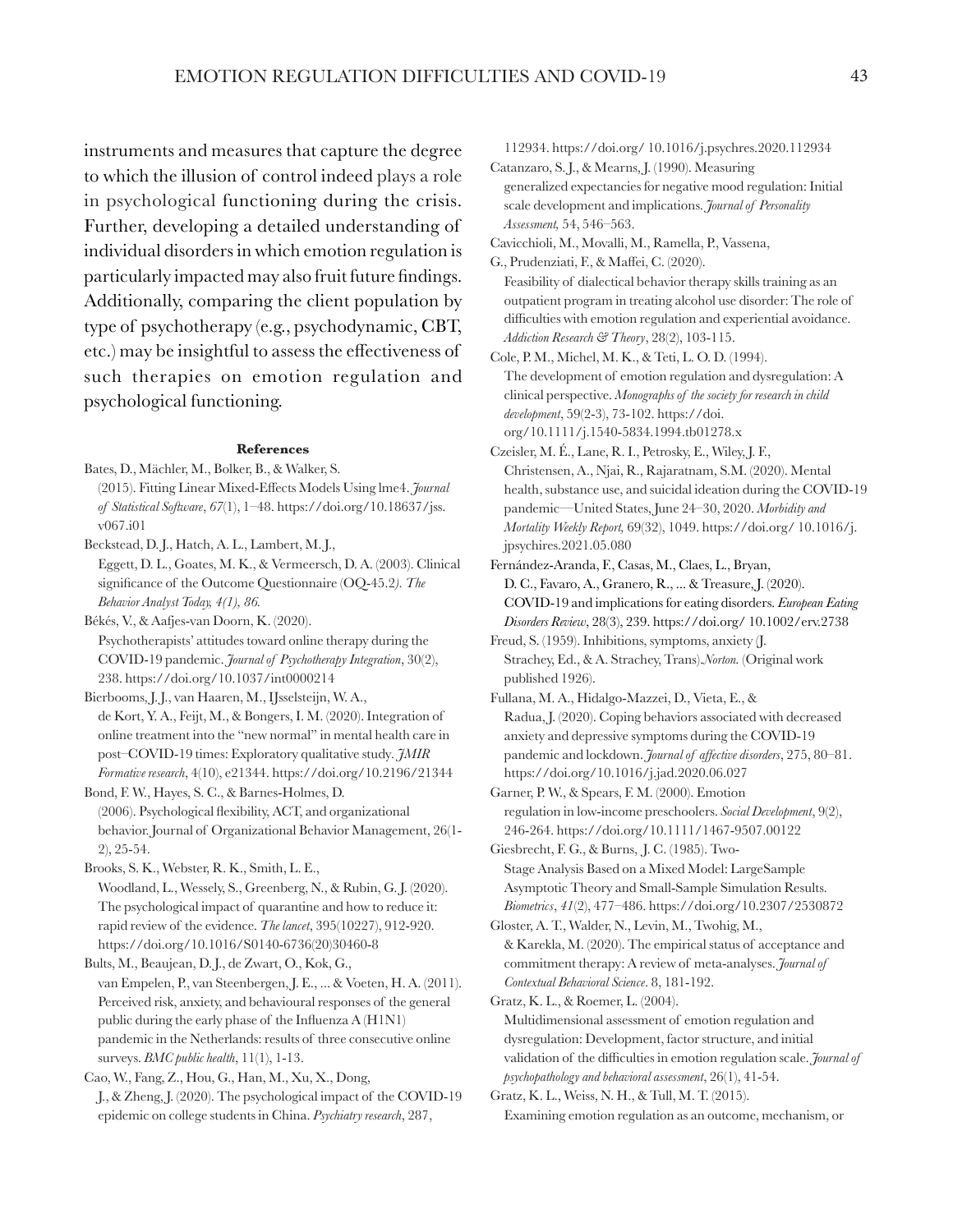target of psychological treatments. *Current opinion in psychology*, 3, 85-90.

Grecucci, A., Frederickson, J., & Job, R. (2017). Advances in emotion regulation: From neuroscience to psychotherapy. *Frontiers in psychology*, 8, 985.

Gross, J. J., & Muñoz, R. F. (1995). Emotion regulation and mental health. *Clinical psychology: Science and practice*, 2(2), 151-164.

Gross, J. J. (1998). The emerging field of emotion regulation: An integrative review. Review of *general psychology*, 2(3), 271-299.

Hamm, M. E., Brown, P.J., Karp, J. F., Lenard, E., Cameron, F., Dawdani, A., ... & Lenze, E. J. (2020). Experiences of American older adults with pre-existing depression during the beginnings of the COVID-19 pandemic: a multicity, mixedmethods study. The *American journal of geriatric psychiatry*, 28(9), 924-932. https://doi.org/10.1016/j.jagp.2020.06.013

Hox, J., & McNeish, D. (2020). Small Samples in Multilevel Modeling. In R.V. de Schoot & M. Milica (Eds.), *Small Sample Size Solutions* (pp. 215-225). Taylor & Francis. https://doi. org/10.4324/9780429273872-18

Inchausti, F., Macbeth, A., Hasson-Ohayon, I., & Dimaggio, G. (2020). Telepsychotherapy in the age of COVID-19: A commentary. *Journal of Psychotherapy Integration*, 30(2), 394–405. https://doi.org/10.1037/int0000222

James, W. (1948). What is emotion? 1884. *Mind*, 9, 188-204.

Jurcik, T., Jarvis, G. E., Zeleskov Doric, J., Krasavtseva, Y., Yaltonskaya, A., Ogiwara, K., ... & Grigoryan, K. (2021). Adapting mental health services to the COVID-19 pandemic: reflections from professionals in four countries. *Counselling Psychology Quarterly*, 34(3-4), 649-675.

Keltner, D., & Kring, A. M. (1998). Emotion, social function, and psychopathology. Review of General Psychology, 2(3), 320-342.

Kopp, C. B. (1989). Regulation of distress and negative emotions: A developmental view. *Developmental psychology*, 25(3), 343.

Kubzansky, L. D., Park, N., Peterson, C., Vokonas, P., & Sparrow, D. (2011). Healthy psychological functioning and incident coronary heart disease: The importance of selfregulation. *Archives of General Psychiatry*, 68, 400 – 408.

Kuznetsova, A., Brockhoff, P. B., & Christensen, R. H. B. (2017). lmerTest Package: Tests in Linear Mixed Effects Models. *Journal of Statistical Software*, *82*(13), 1–26. https://doi. org/10.18637/jss.v082.i13

Lambert, M. J. (2012). Helping clinicians to use and learn from research-based systems: The OQ-analyst. *Psychotherapy*, 49(2), 109.

Lei, H., Zhang, X., Cai, L., Wang, Y., Bai, M., & Zhu, X. (2014). Cognitive emotion regulation strategies in outpatients with major depressive disorder. *Psychiatry research,* 218(1-2), 87-92.

Li, S., Wang, Y., Xue, J., Zhao, N., & Zhu, T. (2020). The Impact of COVID-19 Epidemic Declaration on Psychological Consequences: A Study on Active Weibo Users. *International journal of environmental research and public health*, 17(6), 2032. https://doi.org/10.3390/ijerph17062032

Linehan, M. M., Heard, H. L., & Armstrong, H. E. (1993). Naturalistic follow-up of a behavioral treatment for chronically parasuicidal borderline patients. *Archives of general psychiatry*, 50(12), 971-974.

Linehan, M. M. (1993) Cognitive–behavioral treatment of borderline personality disorder. *The Guilford Press.*

Little, R. J. A. (1988). A Test of Missing

Completely at Random for Multivariate Data with Missing Values. *Journal of the American Statistical Association*, 83(404), 1198–1202. https://doi.org/10.1080/01621459.1988.10478722

Maunder, R., Hunter, J., Vincent, L., Bennett, J., Peladeau, N., Leszcz, M., & Mazzulli, T. (2003). The immediate psychological and occupational impact of the 2003 SARS outbreak in a teaching hospital. *Cmaj*, 168(10), 1245-1251.

Miu, A. S., Vo, H. T., Palka, J. M., Glowacki, C. R., & Robinson, R. J. (2021). Teletherapy with serious mental illness populations during COVID-19: telehealth conversion and engagement. *Counselling Psychology Quarterly*, 34(3-4), 704-721. https://doi.org/10.1080/09515070.2020.1791800

Odriozola-González, P., Planchuelo-Gómez, Á., Irurtia, M. J., & de Luis-García, R. (2020). Psychological effects of the COVID-19 outbreak and lockdown among students and workers of a Spanish university. *Psychiatry research*, 290, 113108. https://doi.org/ 10.1016/j.psychres.2020.113108

Panayiotou, G., Panteli, M., & Leonidou, C. (2021). Coping with the invisible enemy: The role of emotion regulation and awareness in quality of life during the COVID-19 pandemic. *Journal of Contextual Behavioral Science*, 19, 17-27. https://doi.org/10.1016/j.jcbs.2020.11.002

Park, C. L., Finkelstein-Fox, L., Russell, B. S., Fendrich, M., Hutchison, M., & Becker, J. (2021). Americans' distress early in the COVID-19 pandemic: Protective resources and coping strategies. *Psychological Trauma: Theory, Research, Practice, and Policy.* 13(4) 422-431. https://doi.org/10.1037/tra0000931

Pfefferbaum, B., & North, C. S. (2020). Mental health and the Covid-19 pandemic. *New England Journal of Medicine,* 383(6), 510-512. https://doi.org/10.1056/ NEJMp2008017

Preacher, K. J., Curran, P. J., & Bauer, D. J. (2006). Computational Tools for Probing Interactions in Multiple Linear Regression, Multilevel Modeling, and Latent Curve Analysis. *Journal of Educational and Behavioral Statistics*, 31(4), 437–448. https://doi.org/10.3102/10769986031004437

Prout, T. A., Zilcha-Mano, S., Aafjes-van Doorn, K., Békés, V., Christman-Cohen, I., Whistler, K., ... & Di Giuseppe, M. (2020). Identifying predictors of psychological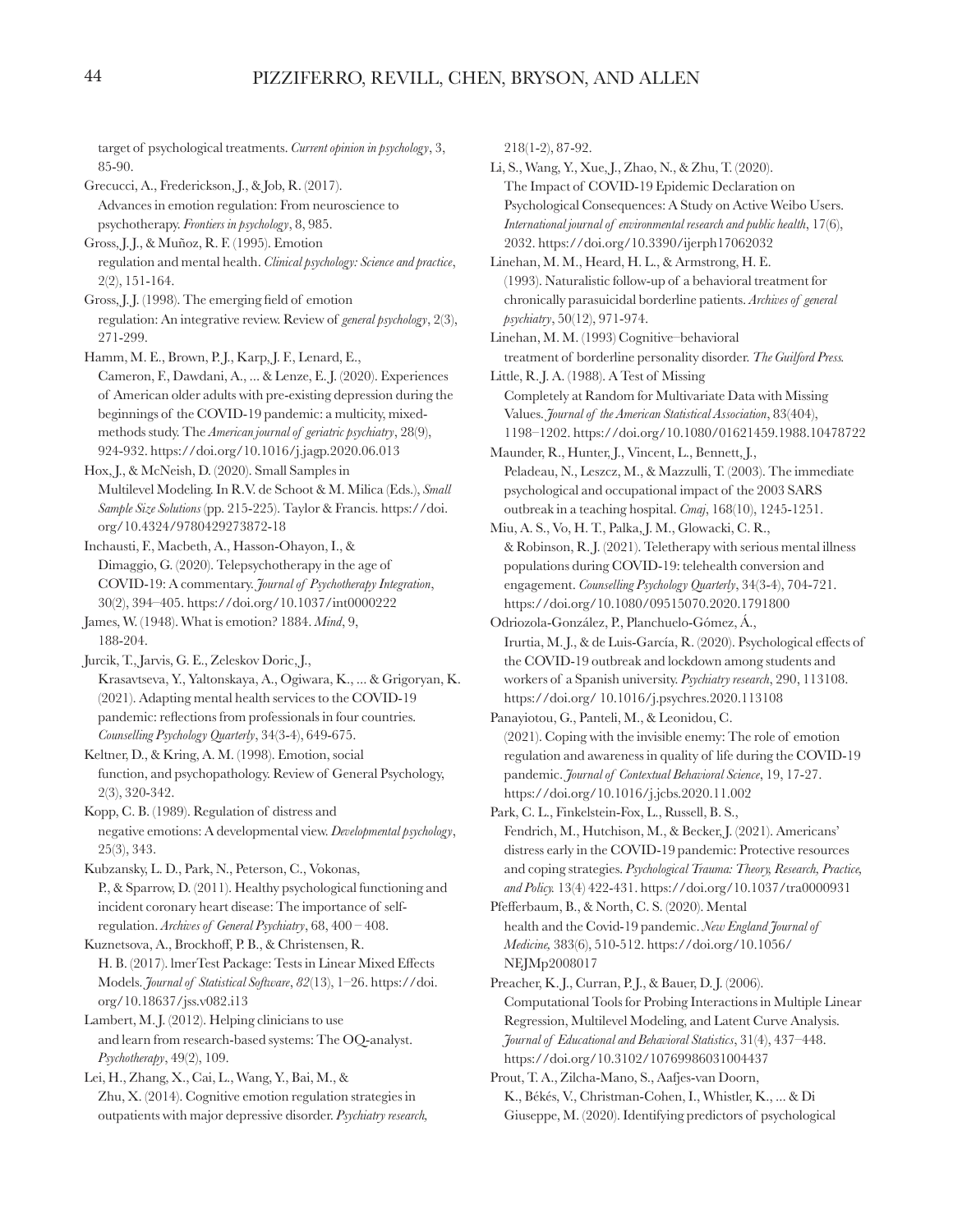distress during COVID-19: a machine learning approach. *Frontiers in psychology*, 11. https://doi.org/10.3389/fpsyg.2020.586202

Rao, M. (2020, May 9). *The Melancholia Postulate.* The Atlantic. https://www.theatlantic.com/culture/ archive/2020/05/watching-melancholia-duringpandemic/611383/.

Renna, M. E., Quintero, J. M., Fresco, D. M., & Mennin, D. S. (2017). Emotion regulation therapy: a mechanismtargeted treatment for disorders of distress. *Frontiers in Psychology*, 8, 98. https://doi.org/10.3389/fpsyg.2017.00098

Restubog, S., Ocampo, A., & Wang, L. (2020). Taking control amidst the chaos: Emotion regulation during the COVID-19 pandemic*. Journal of vocational behavior,* 119, 103440. https://doi.org/10.1016/j.jvb.2020.103440

Selye, H. (1956). The stress of life. *McGraw-Hill.*

Shultz, J. M., Cooper, J. L., Baingana, F., Oquendo, M. A., Espinel, Z., Althouse, B. M., ... & Rechkemmer, A. (2016). The role of fear-related behaviors in the 2013–2016 West Africa Ebola virus disease outbreak. *Current psychiatry reports*, 18(11), 1-14.

Silver, Z., Coger, M., Barr, S., & Drill, R. (2020). Psychotherapy at a public hospital in the time of COVID-19: Telehealth and implications for practice. *Counselling Psychology Quarterly,* 1-9.

Sood, S. (2020). Psychological effects of the Coronavirus disease-2019 pandemic. *Research & Humanities in Medical Education*, 7(11), 23-26.

Tabachnick, B. G., & Fidell, L. S. (2013). Using Multivariate Statistics (6th ed.). *Pearson Education.*

Tuason, M. T., Güss, C. D., & Boyd, L. (2021). Thriving during COVID-19: Predictors of psychological well-being and ways of coping. *PloS one*, 16(3), e0248591. https:// doi.org/10.1371/journal.pone.0248591

Velotti, P., Rogier, G., Beomonte Zobel, S., Castellano, R., & Tambelli, R. (2020). Loneliness, emotion dysregulation and internalizing symptoms during Covid-19: a structural equation modeling approach. *Frontiers in Psychiatry*, 11, 1498. https://doi.org/10.3389/fpsyt.2020.581494

Venville, A., O'Connor, S., Roeschlein, H., Ennals, P., McLoughlan, G., & Thomas, N. (2021). Mental health service user and worker experiences of psychosocial support via telehealth through the COVID-19 pandemic: qualitative study. *JMIR Mental Health,* 8(8), e29671. https://doi. org/10.2196/29671

Victor, S. E., & Klonsky, E. D. (2016). Validation of a brief version of the difficulties in emotion regulation scale (DERS-18) in five samples. *Journal of psychopathology and Behavioral Assessment,* 38(4), 582-589.

Weinberg, A., & Klonsky, E. D. (2009). Measurement of emotion dysregulation in adolescents. *Psychological Assessment,* 21(4), 616.

Yao, H., Chen, J.-H., & Xu, Y.-F. (2020). Patients with mental health disorders in the COVID-19 epidemic. *The* 

*Lancet Psychiatry,* 7(4), e21. https://doi.org/10.1016/S2215- 0366(20)30090-0

Zhou, X., Snoswell, C. L., Harding, L. E., Bambling, M., Edirippulige, S., Bai, X., & Smith, A. C. (2020). The role of telehealth in reducing the mental health burden from COVID-19. *Telemedicine and e-Health*, 26(4), 377-379. https://doi.

org/10.1089/tmj.2020.0068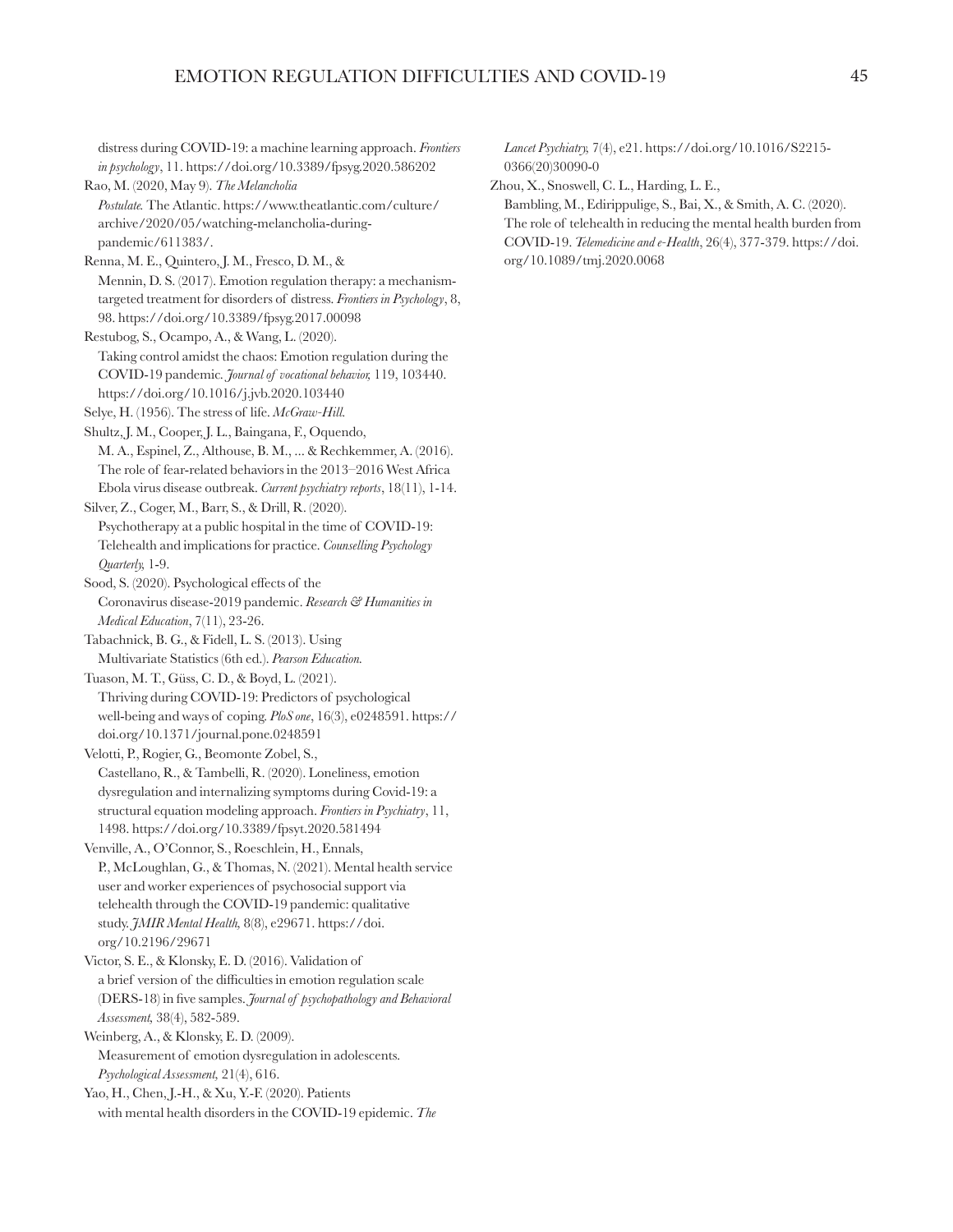# **Appendix**

## **Table 1**

*Sociodemographic Characteristics of Clients*

|                                             | $\boldsymbol{n}$ | $\frac{\partial}{\partial \rho}$ |
|---------------------------------------------|------------------|----------------------------------|
| Gender                                      |                  |                                  |
| Female                                      | 22               | 66.7%                            |
| Male                                        | 10               | 30.3%                            |
| Gender Non-Conforming                       | $\mathbf{1}$     | $3.0\%$                          |
| Sexual Orientation                          |                  |                                  |
| Straight/Heterosexual                       | 22               | 66.7%                            |
| Gay                                         | $\overline{4}$   | $12.1\%$                         |
| Bisexual                                    | $\overline{4}$   | $12.1\%$                         |
| Queer                                       | 3                | $9.1\%$                          |
| Ethnicity                                   |                  |                                  |
| Caucasian/White                             | 21               | $63.6\%$                         |
| Asian or Pacific Islander                   | 6                | $18.2\%$                         |
| Decline to Answer                           | $\overline{3}$   | $9.1\%$                          |
| <b>Black and African American</b>           | $\overline{2}$   | $6.1\%$                          |
| Caucasian/White, Asian, or Pacific Islander | $\mathbf{1}$     | $3.0\%$                          |
| <b>Income</b>                               |                  |                                  |
| Less than $$10,000$                         | 7                | 21.2%                            |
| \$10,000-\$14,999                           | $\mathfrak{B}$   | $9.1\%$                          |
| \$15,000-\$24,999                           | 7                | 21.2%                            |
| \$25,000-\$34,999                           | $\overline{2}$   | $6.1\%$                          |
| \$35,000-\$49,999                           | 6                | $18.2\%$                         |
| \$50,000-\$74,999                           | $\overline{5}$   | 15.6%                            |
| More than $$100,000$                        | $\sqrt{2}$       | $6.1\%$                          |
| <b>Missing</b>                              | $\mathbf{1}$     | $3\%$                            |
| Age                                         |                  |                                  |
| $20 - 29$                                   | 16               | $48.5\%$                         |
| $30 - 39$                                   | 14               | $42.2\%$                         |
| $40 - 49$                                   | 3                | $9.3\%$                          |
| <b>Employment Status</b>                    |                  |                                  |
| Full-time Employed                          | 15               | $45.5\%$                         |
| Part-time employed                          | 8                | 24.2%                            |
| Full-time student                           | $\overline{4}$   | $12.1\%$                         |
| Not employed for pay                        | $\overline{2}$   | $6.1\%$                          |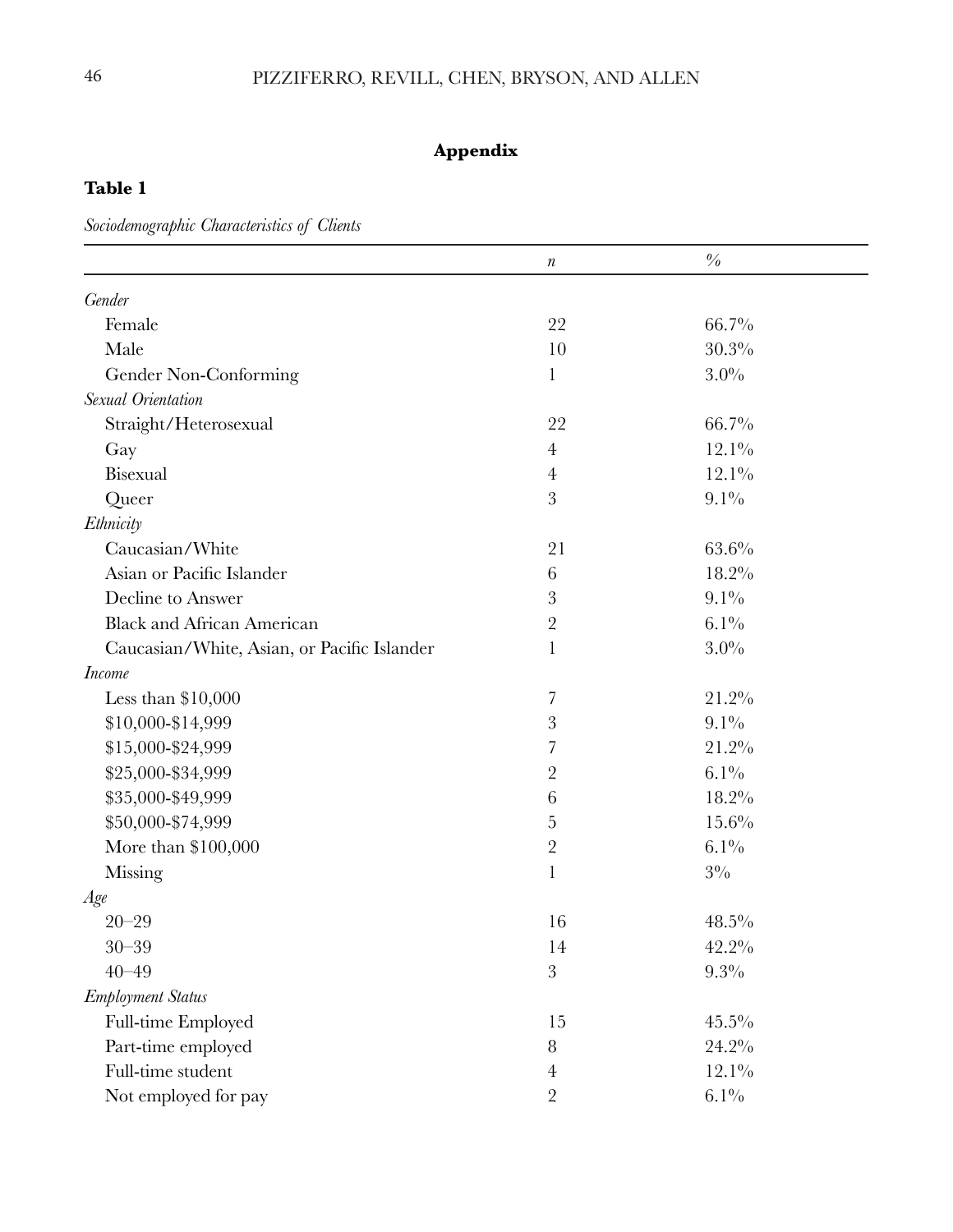## EMOTION REGULATION DIFFICULTIES AND COVID-19 47

| Other                                         | $\overline{4}$   | $12.1\%$      |  |
|-----------------------------------------------|------------------|---------------|--|
|                                               | $\boldsymbol{n}$ | $\frac{0}{0}$ |  |
| Education                                     |                  |               |  |
| Associate's degree, academic                  | $\overline{2}$   | $6.1\%$       |  |
| Associate's degree, occupational/trade school | 2                | $6.1\%$       |  |
| Bachelor's degree                             | 18               | $54.5\%$      |  |
| Education (Highest Level Earned):             |                  | $3.0\%$       |  |
| High School Equivalent/GED                    |                  | $3.0\%$       |  |
| High school graduate                          |                  | $3.0\%$       |  |
| Master's degree                               | 8                | $24.2\%$      |  |
| Some universities/college, no degree          |                  | $3.0\%$       |  |

## **Table 2**

*Sociodemographic Characteristics of Therapist* 

|                           | $\boldsymbol{n}$ | $\frac{o}{o}$ |
|---------------------------|------------------|---------------|
| Therapist Gender          |                  |               |
| Female                    | 11               | $91.7\%$      |
| Male                      | 1                | $8.3\%$       |
| Sexual Orientation        |                  |               |
| Straight/Heterosexual     | 10               | 83.3%         |
| Gay                       | 1                | $8.3\%$       |
| Bisexual                  | 1                | 8.3%          |
| Racial and Ethnic Groups  |                  |               |
| Caucasian/White           | 8                | $66.7\%$      |
| African American,         | $\overline{2}$   | $16.7\%$      |
| Asian or Pacific Islander | 1                | 8.3%          |
| Decline to Answer         | 1                | 8.3%          |
| <i>Income</i>             |                  |               |
| Less than $$10,000$       | 3                | $27.3\%$      |
| \$10,000-\$24,999         | $\overline{2}$   | 18.2%         |
| \$35,000-\$49,999         | 1                | $9.1\%$       |
| \$50,000-\$74,999         | $\overline{2}$   | $18.2\%$      |
| \$75,000-\$99,999         | $\overline{2}$   | 18.2%         |
| More than $$100,000$      |                  | $9.1\%$       |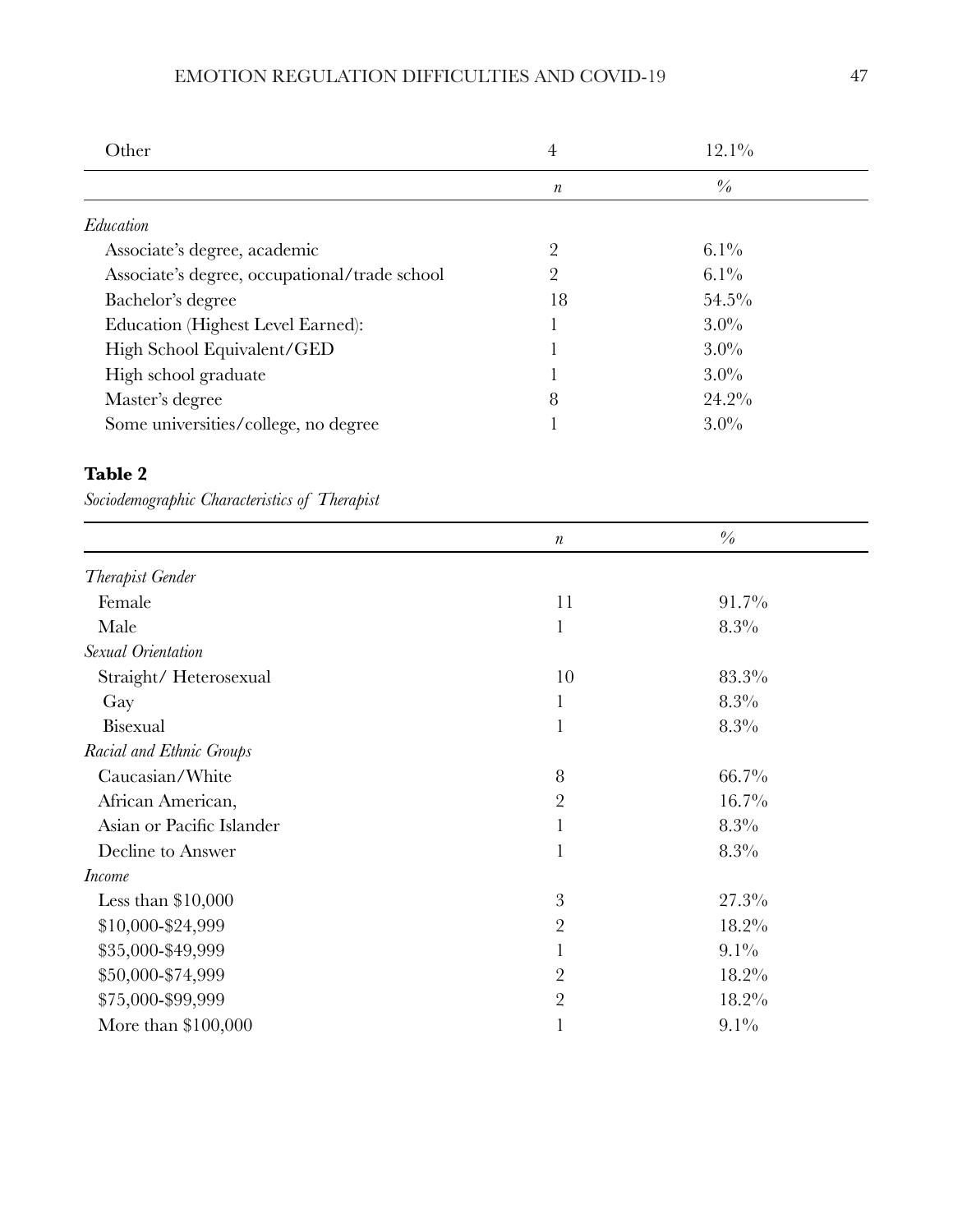## **Table 3**

| <b>DERS</b> Subscale | Min            | Max | M     | SD    |
|----------------------|----------------|-----|-------|-------|
|                      |                |     |       |       |
| Total                | 23             | 66  | 42.65 | 10.01 |
| Awareness            | 3              | 12  | 6.18  | 2.17  |
| Clarity              | 3              | 15  | 7.76  | 2.82  |
| Goals                | $\overline{4}$ | 12  | 6.82  | 2.08  |
| Impulse              | 3              | 15  | 8.06  | 2.99  |
| Non-acceptance       | 3              | 15  | 6.52  | 2.72  |
| <b>Strategies</b>    | 3              | 14  | 7.32  | 2.73  |

*Descriptive statistics for DERS scale and subscales*

## **Table 4**

*Results of multilevel analyses (N=33)*

| Model       |                  |                             |                    |                 |            | Scale:     |                       |                                                  | <b>REML Fit</b> |
|-------------|------------------|-----------------------------|--------------------|-----------------|------------|------------|-----------------------|--------------------------------------------------|-----------------|
| (Scale)     |                  | Intercept $\mathbf{b}_{0i}$ | Scale <sub>i</sub> | Session $_{ij}$ | $C19_{ij}$ | $C19_{ij}$ | $S_{2e}^{\  \  \, I}$ | $\mathbf{s}_{2u0}^{\phantom{12}}^{\phantom{12}}$ | Criterion       |
| Model 1     |                  |                             |                    |                 |            |            |                       |                                                  |                 |
| (Total)     | $\boldsymbol{b}$ | $\mathbf{45.59}$            | 0.60               | $-0.44$         | 5.08       | $-0.21$    | 54.89                 | 147.15                                           | 3,953.20        |
|             | $S\!E$           | 2.33                        | 0.23               | 0.07            | $1.16\,$   | $0.10\,$   |                       |                                                  |                 |
|             | $\boldsymbol{z}$ |                             | $2.64\,$           | $-6.10$         | $4.39\,$   | $-2.08$    |                       |                                                  |                 |
|             | $\rlap/p$        |                             | .013               | < 001           | < 001      | .038       |                       |                                                  |                 |
|             | $95\%LL$         |                             | 0.159              | $-0.587$        | 2.796      | $-0.409$   |                       |                                                  |                 |
|             | $95\%UL$         |                             | 1.052              | $-0.302$        | 7.332      | $-0.013$   |                       |                                                  |                 |
| Model 2     |                  |                             |                    |                 |            |            |                       |                                                  |                 |
| (Awareness) | $\boldsymbol{b}$ | $45.98\,$                   | 0.87               | $-0.44$         | 5.34       | 0.71       | 53.29                 | 183.60                                           | 4,219.60        |
|             | $S\!E$           | $2.49\,$                    | 1.12               | 0.07            | $1.11\,$   | $0.33\,$   |                       |                                                  |                 |
|             | $\boldsymbol{z}$ |                             | 0.78               | $-6.43$         | $4.83\,$   | 2.13       |                       |                                                  |                 |
|             | $\rlap/p$        |                             | .442               | < 001           | $<001$     | $0.033\,$  |                       |                                                  |                 |
|             | <i>95%LL</i>     |                             | $-1.312$           | $-0.567$        | 3.157      | 0.052      |                       |                                                  |                 |
|             | 95%UL            |                             | 3.068              | $-0.302$        | 7.490      | 1.363      |                       |                                                  |                 |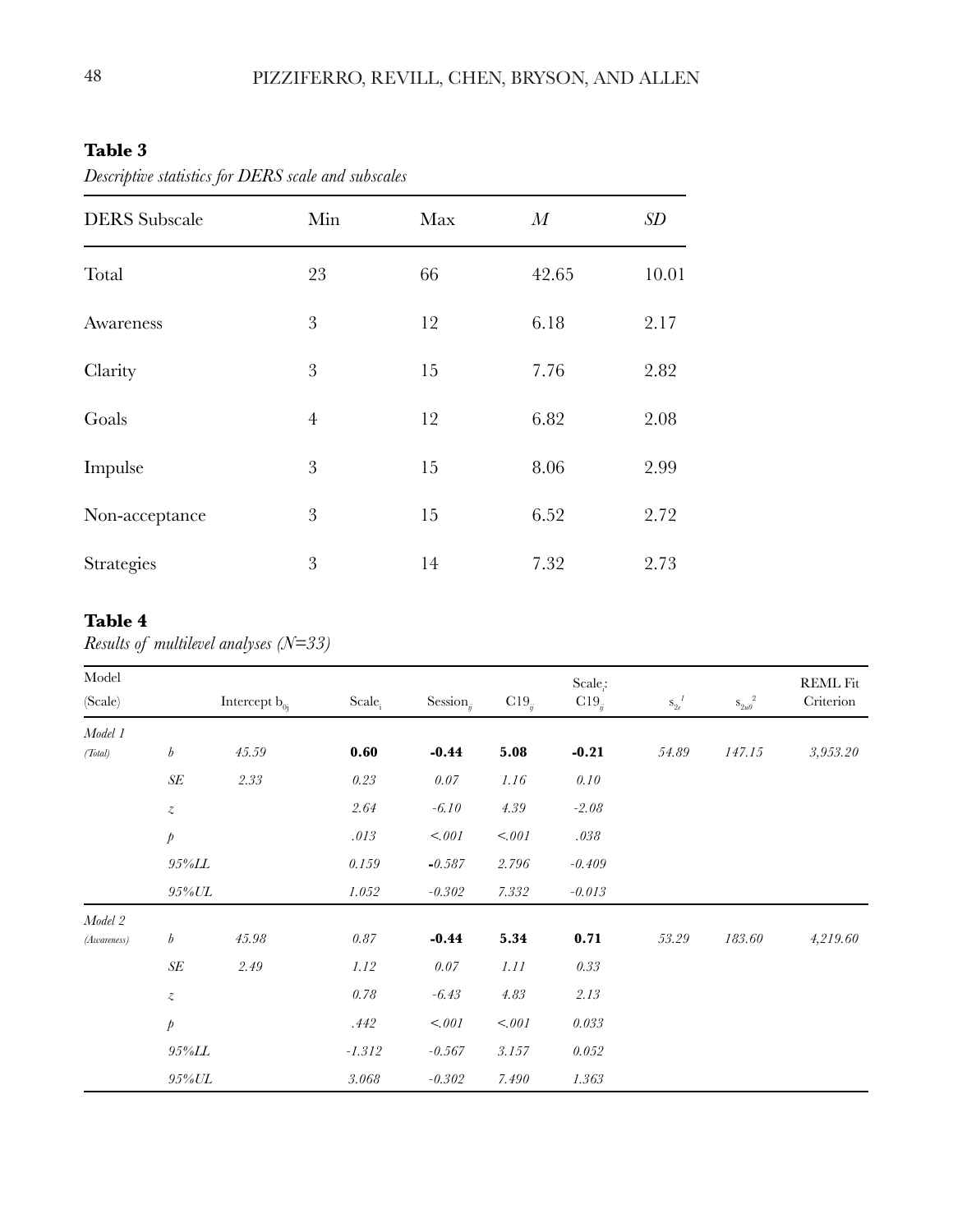| $Model\ 3$            |                  |                  |             |                   |           |                   |           |            |          |
|-----------------------|------------------|------------------|-------------|-------------------|-----------|-------------------|-----------|------------|----------|
| (Clarity)             | $\boldsymbol{b}$ | $45.82\,$        | 2.46        | $-0.43$           | 5.02      | $-0.58\,$         | $53.49\,$ | 128.92     | 4,211.70 |
|                       | $S\!E$           | 2.13             | $0.74\,$    | $0.07\,$          | $1.10$    | $0.31\,$          |           |            |          |
|                       | $\boldsymbol{z}$ |                  | $\it 3.35$  | $-6.29$           | 4.57      | $-1.86$           |           |            |          |
|                       | $\rlap/v$        |                  | $.002\,$    | $< 001$           | $<001$    | $\it 0.063$       |           |            |          |
|                       | $95\%LL$         |                  | 1.027       | $-0.558$          | 2.945     | $-1.186$          |           |            |          |
|                       | $95\% UL$        |                  | $\it 3.904$ | $-0.293$          | 7.155     | $0.028\,$         |           |            |          |
| Model 4               |                  |                  |             |                   |           |                   |           |            |          |
| (Goals)               | $\boldsymbol{b}$ | $45.82\,$        | $0.65\,$    | $-0.44$           | 5.08      | 0.93              | 53.24     | 181.51     | 4,218.30 |
|                       | $S\!E$           | 2.48             | $1.16\,$    | $0.07\,$          | $1.10\,$  | $0.39\,$          |           |            |          |
|                       | $\boldsymbol{z}$ |                  | $0.56\,$    | $-6.44$           | 4.62      | 2.42              |           |            |          |
|                       | $\rlap/p$        |                  | $.579\,$    | $<001$            | $<001$    | 0.016             |           |            |          |
|                       | $95\%LL$         |                  | $-1.611$    | $-0.568$          | $2.909\,$ | 0.177             |           |            |          |
|                       | $95\% UL$        |                  | $2.924\,$   | $\textit{-0.303}$ | 7.229     | 1.689             |           |            |          |
| Model 5               |                  | $\mathbf{45.89}$ | 2.03        | $-0.43$           | 5.08      | $-0.70$           | $53.26\,$ | 139.70     | 4,212.00 |
| (Impulse)             | $\boldsymbol{b}$ |                  |             |                   |           |                   |           |            |          |
|                       | $S\!E$           | 2.21             | $0.72\,$    | $0.07\,$          | $1.10\,$  | $0.29\,$          |           |            |          |
|                       | $\boldsymbol{z}$ |                  | $2.84\,$    | $-6.39$           | 4.62      | $-2.44$           |           |            |          |
|                       | $\rlap/p$        |                  | $.008\,$    | $<001$            | $<001$    | $.015\,$          |           |            |          |
|                       | $95\%LL$         |                  | $0.637\,$   | $-0.563$          | $2.905\,$ | $-1.255$          |           |            |          |
|                       | $95\% UL$        |                  | $3.434\,$   | $\textit{-0.298}$ | $7.210\,$ | $\textit{-0.138}$ |           |            |          |
| $Model\ 6$<br>$(Non-$ |                  |                  |             |                   |           |                   |           |            |          |
| acceptance)           | $\boldsymbol{b}$ | $45.70\,$        | $0.62\,$    | $-0.43$           | 4.87      | $-0.79$           | $53.19\,$ | 176.24     | 4,217.90 |
|                       | $S\!E$           | 2.45             | $0.87\,$    | $0.07\,$          | $1.10\,$  | $0.30\,$          |           |            |          |
|                       | $\boldsymbol{z}$ |                  | $0.71\,$    | $-6.39$           | 4.41      | $-2.59$           |           |            |          |
|                       | $\rlap/p$        |                  | $.485\,$    | $<.001$           | $<001$    | $.010\,$          |           |            |          |
|                       | $95\%LL$         |                  | $-1.092$    | $-0.564$          | $2.691\,$ | $\textbf{-1.384}$ |           |            |          |
|                       | $95\% UL$        |                  | $2.329\,$   | $-0.299$          | $7.012\,$ | $\textit{-0.191}$ |           |            |          |
| Model 7               |                  |                  |             |                   |           |                   |           |            |          |
| (Strategies)          | $\boldsymbol{b}$ | $45.32\,$        | $1.40\,$    | $-0.45$           | 4.74      | $-1.44$           | 53.69     | $167.38\,$ | 3,940.00 |
|                       | $S\!E$           | 2.47             | $\it 0.89$  | $0.07\,$          | $1.15\,$  | $0.36\,$          |           |            |          |
|                       | $\boldsymbol{z}$ |                  | $1.58\,$    | $-6.20\,$         | 4.12      | $-4.03$           |           |            |          |
|                       | $\rlap/p$        |                  | $0.126\,$   | $<001$            | $<001$    | $<.001$           |           |            |          |
|                       | $95\%LL$         |                  | $-0.331\,$  | $\textit{-0.588}$ | 2.475     | $-2.135$          |           |            |          |
|                       | $95\% UL$        |                  | $3.137\,$   | $\textit{-0.305}$ | $6.986\,$ | $\textit{-0.740}$ |           |            |          |

*Note:* Bolded values represent the primary values compared in the study that were statistically significant.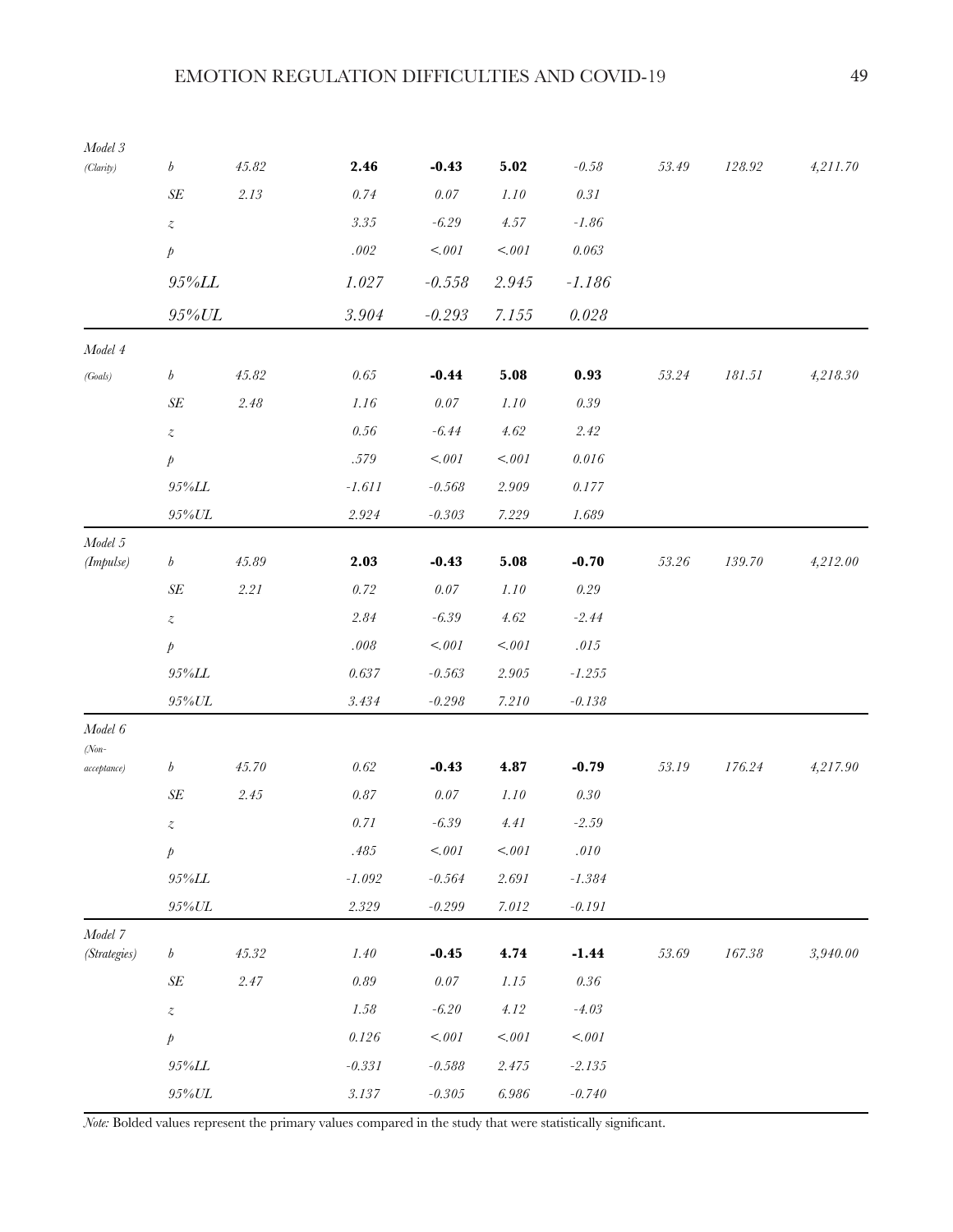

#### **Figure 1.**

Changes in symptom severity (OQ-30.2 score) as psychotherapy sessions progressed both pre-and-post-C19 controlling for DERS Total scores (models including all DERS subscales were substantially similar).



#### **Figure 2.**

Changes in symptom severity (OQ-30.2 score) from Pre- to Post-COVID-19 for patients with high and low levels of emotion regulation, controlling for the effect of treatment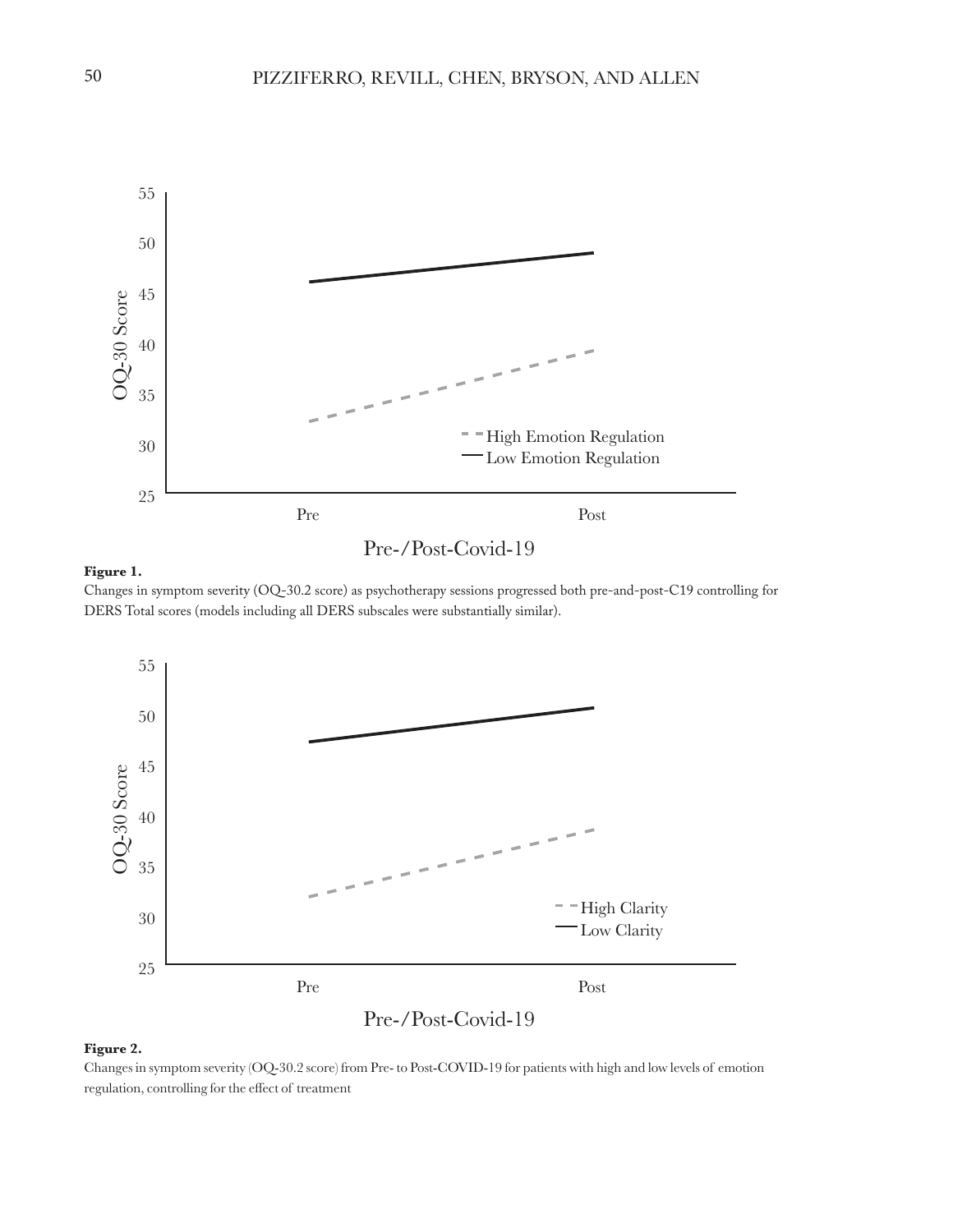

#### **Figure 3.**

Changes in symptom severity (OQ-30.2 score) from Pre- to Post-COVID-19 for patients with low and high rates of clearly identifying emotions, controlling for the effect of treatment.



#### **Figure 4.**

Changes in symptom severity (OQ-30.2 score) from Pre- to Post-COVID-19 for patients with low and high awareness of their emotional experience, controlling for the effect of treatment.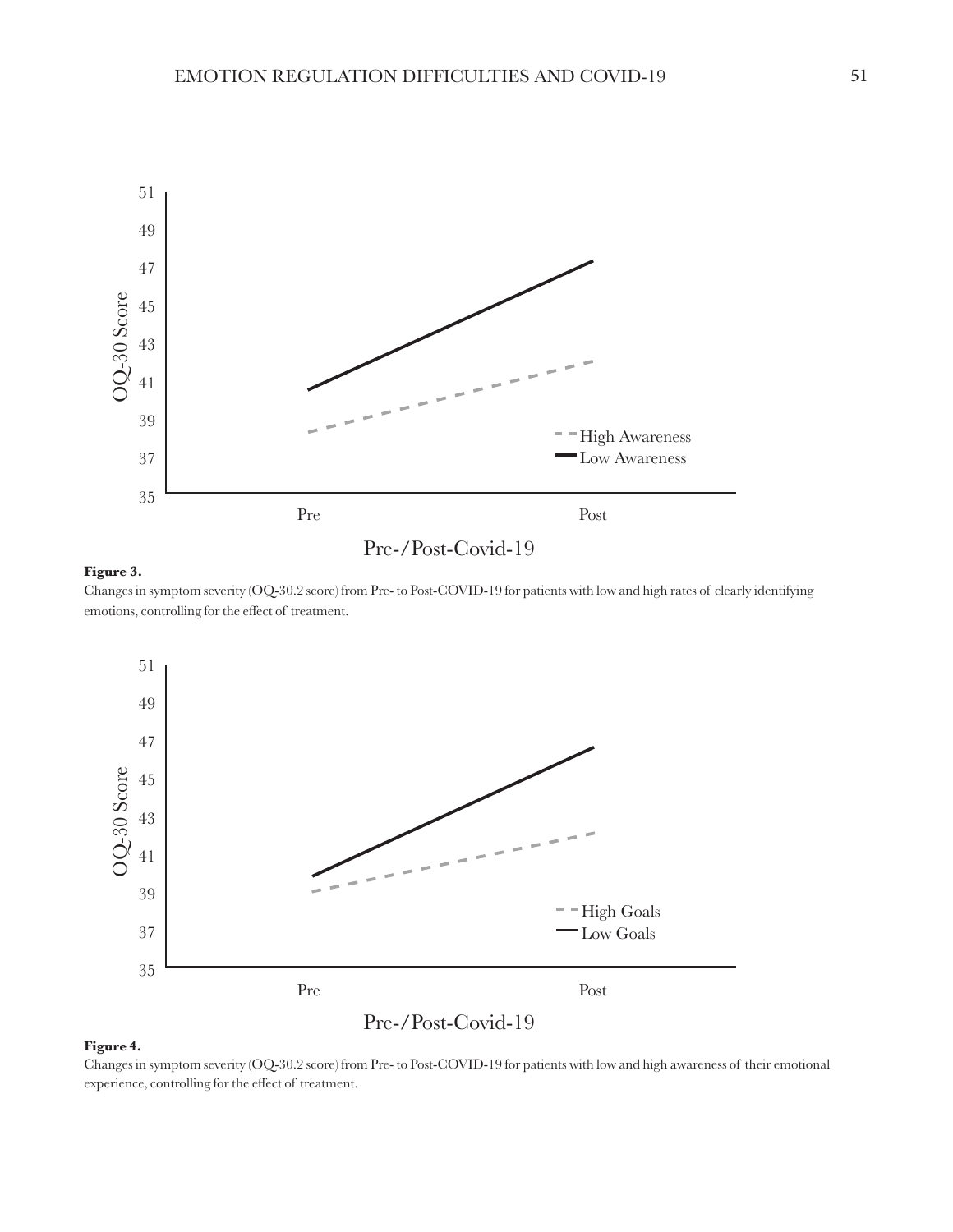

Changes in symptom severity (OQ-30.2 score) from Pre- to Post-COVID-19 for patients with low and high goal-directed behavior, controlling for the effect of treatment.



#### **Figure 6.**

Changes in symptom severity (OQ-30.2 score) from Pre- to Post-COVID-19 for patients with low and high control over behavior, controlling for the effect of treatment